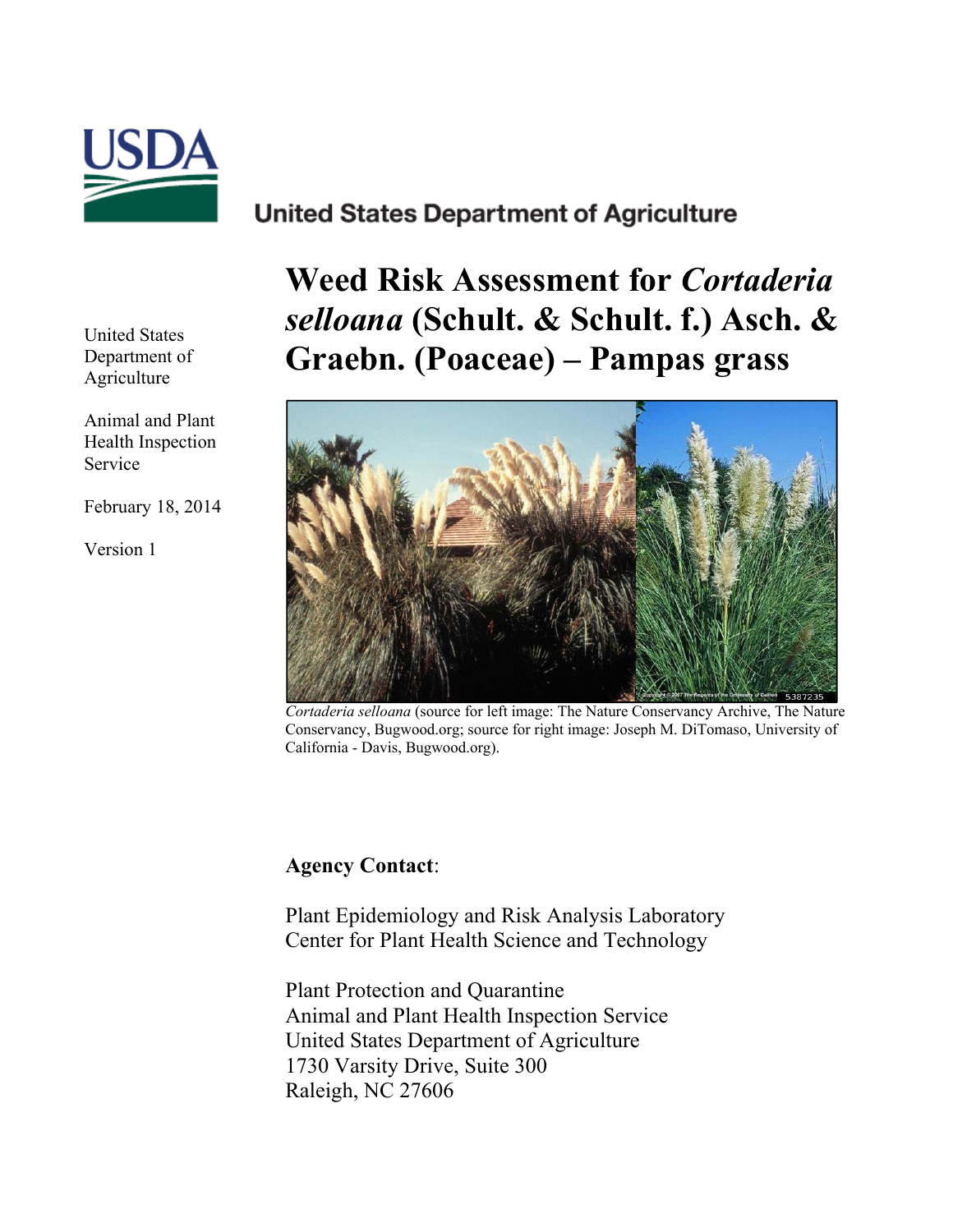**Introduction** Plant Protection and Quarantine (PPQ) regulates noxious weeds under the authority of the Plant Protection Act (7 U.S.C. § 7701-7786, 2000) and the Federal Seed Act (7 U.S.C. § 1581-1610, 1939). A noxious weed is defined as "any plant or plant product that can directly or indirectly injure or cause damage to crops (including nursery stock or plant products), livestock, poultry, or other interests of agriculture, irrigation, navigation, the natural resources of the United States, the public health, or the environment" (7 U.S.C. § 7701-7786, 2000). We use weed risk assessment (WRA) specifically, the PPQ WRA model (Koop et al., 2012)—to evaluate the risk potential of plants, including those newly detected in the United States, those proposed for import, and those emerging as weeds elsewhere in the world.

> Because the PPQ WRA model is geographically and climatically neutral, it can be used to evaluate the baseline invasive/weed potential of any plant species for the entire United States or for any area within it. As part of this analysis, we use a stochastic simulation to evaluate how much the uncertainty associated with the analysis affects the model outcomes. We also use GIS overlays to evaluate those areas of the United States that may be suitable for the establishment of the plant. For more information on the PPQ WRA process, please refer to the document, *Background information on the PPQ Weed Risk Assessment*, which is available upon request.

### *Cortaderia selloana* **(Schult. & Schult. f.) Asch. & Graebn. – Pampas grass**

**Species** Family: Poaceae

- **Information** Synonyms: *Arundo selloana* Schult. & Schult. f. (basionym; NGRP, 2013); *Cortaderia argentea* (Nees) Stapf (NGRP, 2013); *Gynerium argenteum* (The Plant List, 2013).
	- Common Names: Pampas (MPI, 2012), pampas grass (Anonymous, 2013b), and pampasgrass (Motooka et al., 2003).
	- Initiation: In September 2013, APHIS Public Affairs relayed a media inquiry to PPQ about PPQ's policy on *Cortaderia selloana* and *C. jubata*, which are cultivated and invasive in the United States (Curlett, 2013). Given the media request for information on this species and its invasive status in the United States, the PPQ Weed Team prioritized both species for assessment.
	- Foreign distribution: *Cortaderia selloana* is native to four countries in South America: Argentina, Brazil, Chile, and Uruguay (NGRP, 2013; Parsons and Cuthbertson, 2001). It has been introduced to and become naturalized in Australia, Azerbaijan, the Azores, France, Georgia, Italy, Libya, New Zealand, Portugal, Reunion, Slovenia, Spain, South Africa, Tunisia, and the United Kingdom (NGRP, 2013; Parsons and Cuthbertson, 2001). It has also been introduced to China, Costa Rica, and Taiwan (NGRP, 2013). *Cortaderia selloana* is regulated in Australia, New Zealand, and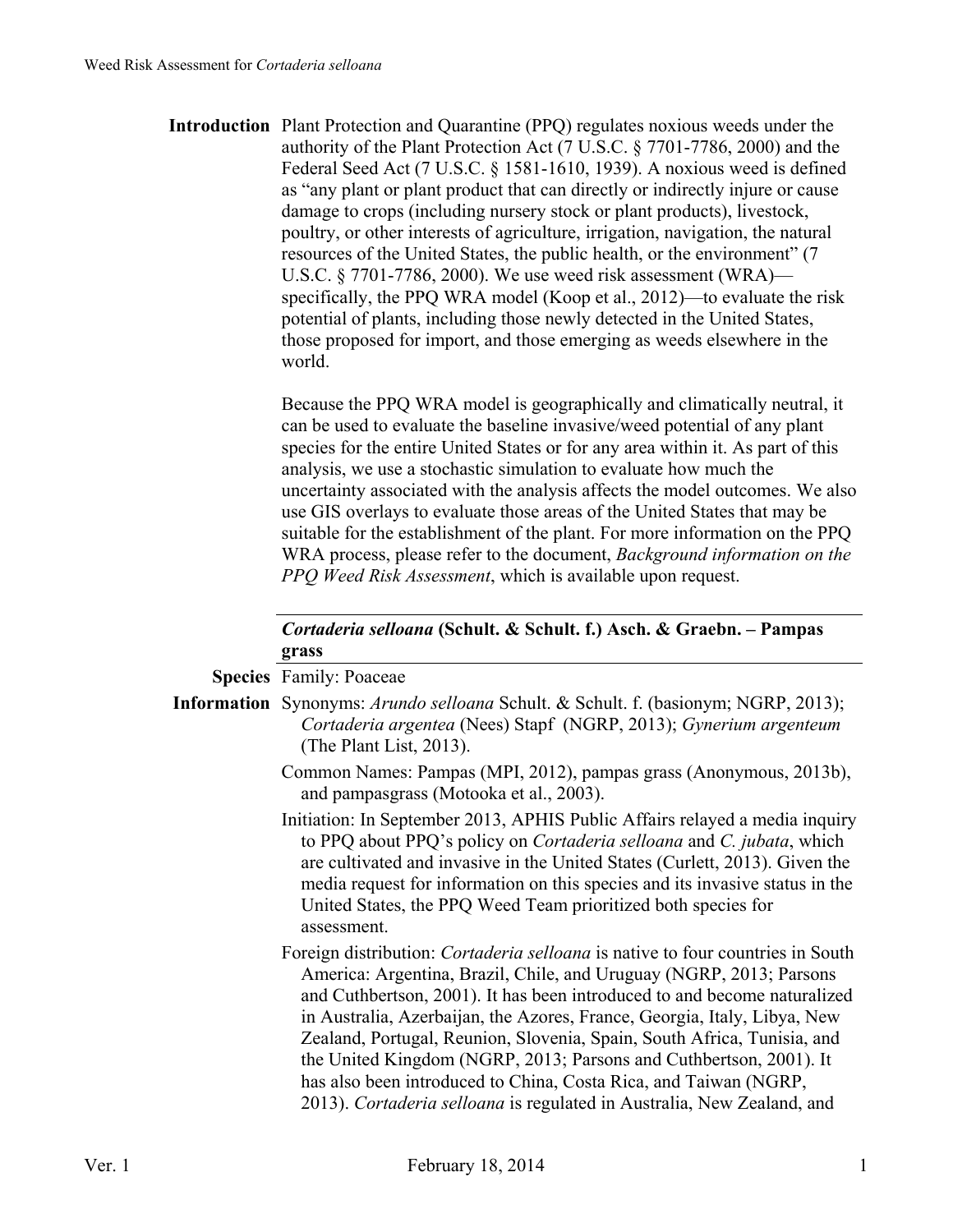South Africa (Henderson, 2001; MPI, 2012; Parsons and Cuthbertson, 2001).

| U.S. distribution and status: Cortaderia selloana was first introduced to                                                           |
|-------------------------------------------------------------------------------------------------------------------------------------|
| California, and possibly other U.S. states, around 1848, and entered into                                                           |
| commercial production in 1874 (Bossard et al., 2000; Lambrinos, 2001).                                                              |
| It was initially cultivated as an ornamental, but in 1946 was planted by the                                                        |
| Civilian Conservation Service for fodder in rangelands and soil                                                                     |
| conservation (Bossard et al., 2000). It appears to have first naturalized in                                                        |
| 1929, but it did not begin spreading rapidly until the 1950s (Lambrinos,                                                            |
| 2001). This species is widely cultivated in Europe, South Africa, and the                                                           |
| United States (Bossard et al., 2000; DiTomaso, 2005; Neal and Senesac,                                                              |
| 1991; Parsons and Cuthbertson, 2001; Robacker and Corley, 1992).                                                                    |
| Cortaderia selloana is sporadically naturalized in the United States,                                                               |
| primarily in the southern and western states (Kartesz, 2013). Although it                                                           |
| is not listed as a state noxious weed by any U.S. state, it is considered a                                                         |
| weed by invasive plant organizations (e.g., NRCS, 2013). Cortaderia                                                                 |
| selloana is targeted for control in Hawaii (Anonymous, 2013b; Starr et                                                              |
| al., 2003), and is being managed in California (Lambrinos, 2001). The                                                               |
| California Native Plant Society has established volunteer work parties to                                                           |
| remove it from public lands in the Santa Cruz area (Blair, 2004).                                                                   |
| WRA area <sup>1</sup> : Entire United States, including territories.                                                                |
|                                                                                                                                     |
| 1. Cortaderia selloana analysis                                                                                                     |
|                                                                                                                                     |
| <b>Establishment/Spread</b> Ample evidence documents the establishment and spread of C. selloana                                    |
| Potential abroad (Brundu et al., 2005; Charpentier, 2005; Domènech et al., 2005;                                                    |
| Gosling et al., 2000; Marchante et al., 2005; Parsons and Cuthbertson, 2001)                                                        |
| and in the United States (Bossard et al., 2000; Cal-IPC, 2006; Lambrinos,                                                           |
| 2001). This grass species can establish from either seeds or rhizome                                                                |
| fragments (Domènech et al., 2006). It grows quickly and may begin                                                                   |
| reproducing in its first year (Parsons and Cuthbertson, 2001). It forms dense                                                       |
| clumps (Bossard et al., 2000). Depending on its size, an individual clump                                                           |
| may produce up to one million seeds (Domènech and Vilà, 2008b;                                                                      |
| Lambrinos, 2002). Seeds are dispersed by wind (MPI, 2012; Saura-Mas and                                                             |
| Lloret, 2005) and people, either in garden waste (Connor, 1965; Timmins et                                                          |
| al., 2010) or in trade (Anonymous, 2013a; Lambrinos, 2001). Because this<br>species has been well studied, our uncertainty was low. |
|                                                                                                                                     |

species has been<br> $Risk score = 15$ Uncertainty index  $= 0.07$ 

**Impact Potential** *Cortaderia selloana* obtained a relatively high impact potential risk score because it impacts natural, anthropogenic, and production systems. In natural systems, it displaces native plants (Motooka et al., 2003; MPI, 2012), changes the relative frequencies of plant growth forms, reduces total plant

<sup>&</sup>lt;sup>1</sup> "WRA area" is the area in relation to which the weed risk assessment is conducted [definition modified from that for "PRA" area"] (IPPC, 2012).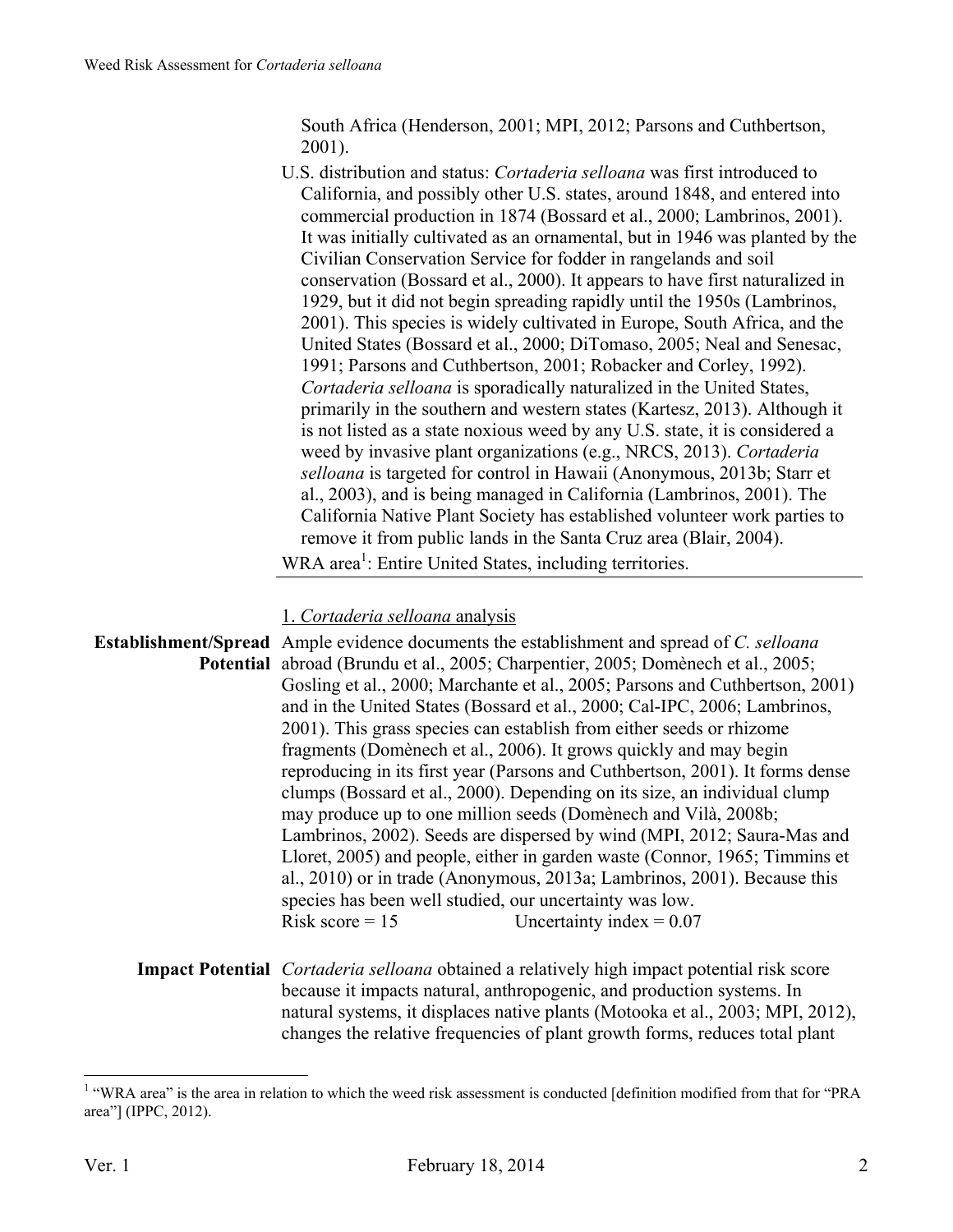cover, and alters soil nutrient properties (Domènech et al., 2006). In cities and suburban regions, it establishes in disturbed areas (Parsons and Cuthbertson, 2001), reduces aesthetic and recreational value of conservation areas (Bossard et al., 2000), and contributes to human allergies (Dave's Garden, 2013). In production systems, it competes with forest plantation trees, reducing their growth and increasing control costs (Gadgil et al., 1992; Knowles, 1991; Parsons and Cuthbertson, 2001; Richardson et al., 1996). *Cortaderia selloana* is controlled in natural (Andreu et al., 2009; Popay et al., 2003; Wotherspoon and Wotherspoon, 2002) and production systems (Knowles, 1991; Rolando et al., 2011; West and Dean, 1990). Although some homeowners value the ornamental value provided by *C. selloana*, others consider it a weed and have removed it from their yards (Dave's Garden, 2013). The California Invasive Plant Council has categorized this species as having severe impacts in the state (Cal-IPC, 2006). We had low uncertainty for this risk element. Risk score =  $4.3$  Uncertainty index =  $0.08$ 

**Geographic Potential** Based on three climatic variables, we estimate that about 50 percent of the United States is suitable for the establishment of *C. selloana* (Fig. 1). This predicted distribution is based on the species' known distribution elsewhere in the world and includes point-referenced localities and areas of occurrence. The map for *C. selloana* represents the joint distribution of Plant Hardiness Zones 6-13, areas with 10-100+ inches of annual precipitation, and the following Köppen-Geiger climate classes: steppe, desert, humid subtropical, Mediterranean, marine west coast, tropical savanna, tropical rainforest, and humid continental warm summers. In this assessment we had high uncertainty for several of the hardiness zones and climate classes. The biggest reason for that is probably our limited ability to evaluate a species' climatic tolerances in regions dominated by rapid elevation changes, including those found in Hawaii. Furthermore, for plant species that are cultivated, like *C. selloana*, selection of hardier cultivars and cultivation in protected environments hinders our ability to evaluate where a species can establish beyond human intervention.

> The area estimated likely represents a conservative estimate for the reasons described above and because our assessment process only uses three climatic variables. Other environmental variables, such as soil and habitat type, may further limit the areas in which this species is likely to establish. In its native range, *C. selloana* occurs in prairie habitats (Parsons and Cuthbertson, 2001). Elsewhere it occurs in sand dunes, roadways, railways, abandoned agricultural fields, coastlines, temporary riverbeds, ditches, old fields, pastures, and wetlands (Bossard et al., 2000; Brundu et al., 2005; Cal-IPC, 2006; Domènech et al., 2005; Marchante et al., 2005). Competition and herbivory are other important factors determining species distributions. For example, establishment by *C. selloana* in several Californian habitats is limited by mammalian herbivory (Lambrinos, 2002).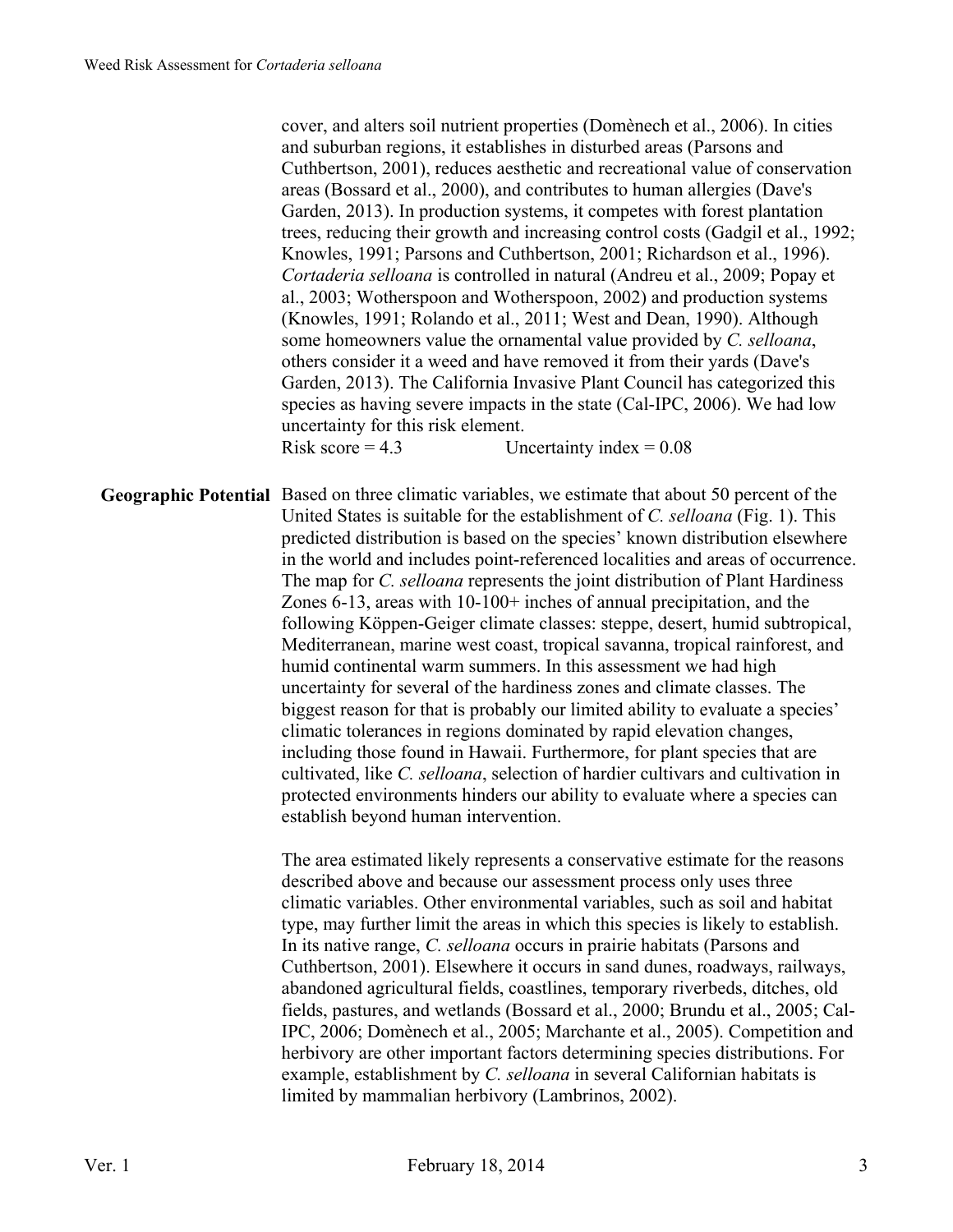**Entry Potential** We did not assess the entry potential of *C. selloana* because it is already present in the United States, where it is cultivated and naturalized (Jepson Flora Project, 2013; Lambrinos, 2001; Okada et al., 2007).

> **Figure 1**. Predicted distribution of *Cortaderia selloana* in the United States. Map insets for Alaska, Hawaii, and Puerto Rico are not to scale.



 2. Results and Conclusion Model Probabilities:  $P(Major\ Invader) = 87.9\%$  $P(Minor Invader) = 11.6%$  $P(Non-Invader) = 0.4\%$  $Risk$  Result = High Risk Secondary Screening = Not Applicable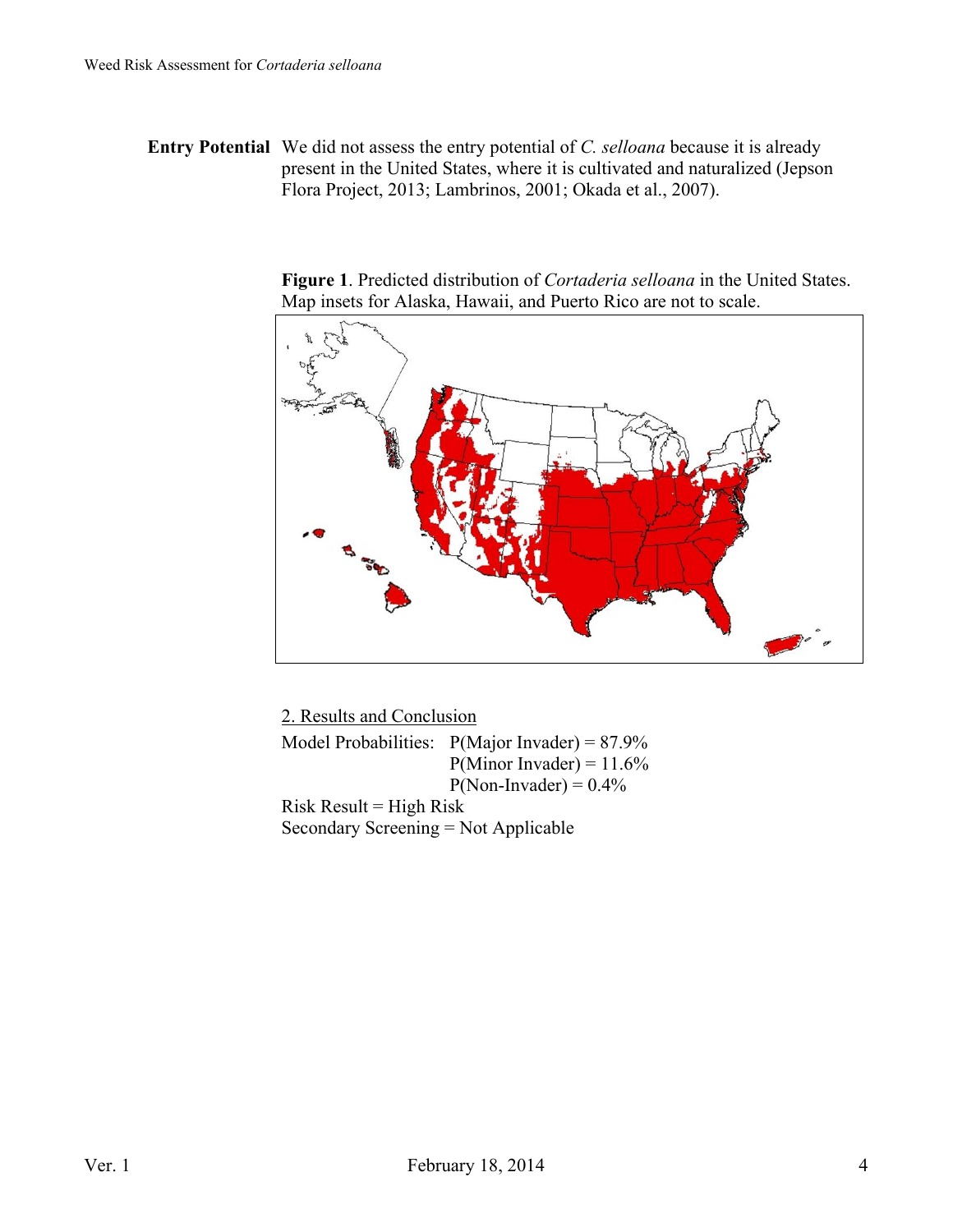







<sup>a</sup> The blue "+" symbol represents the medians of the simulated outcomes. The smallest box contains 50 percent of the outcomes, the second 95 percent, and the largest 99 percent.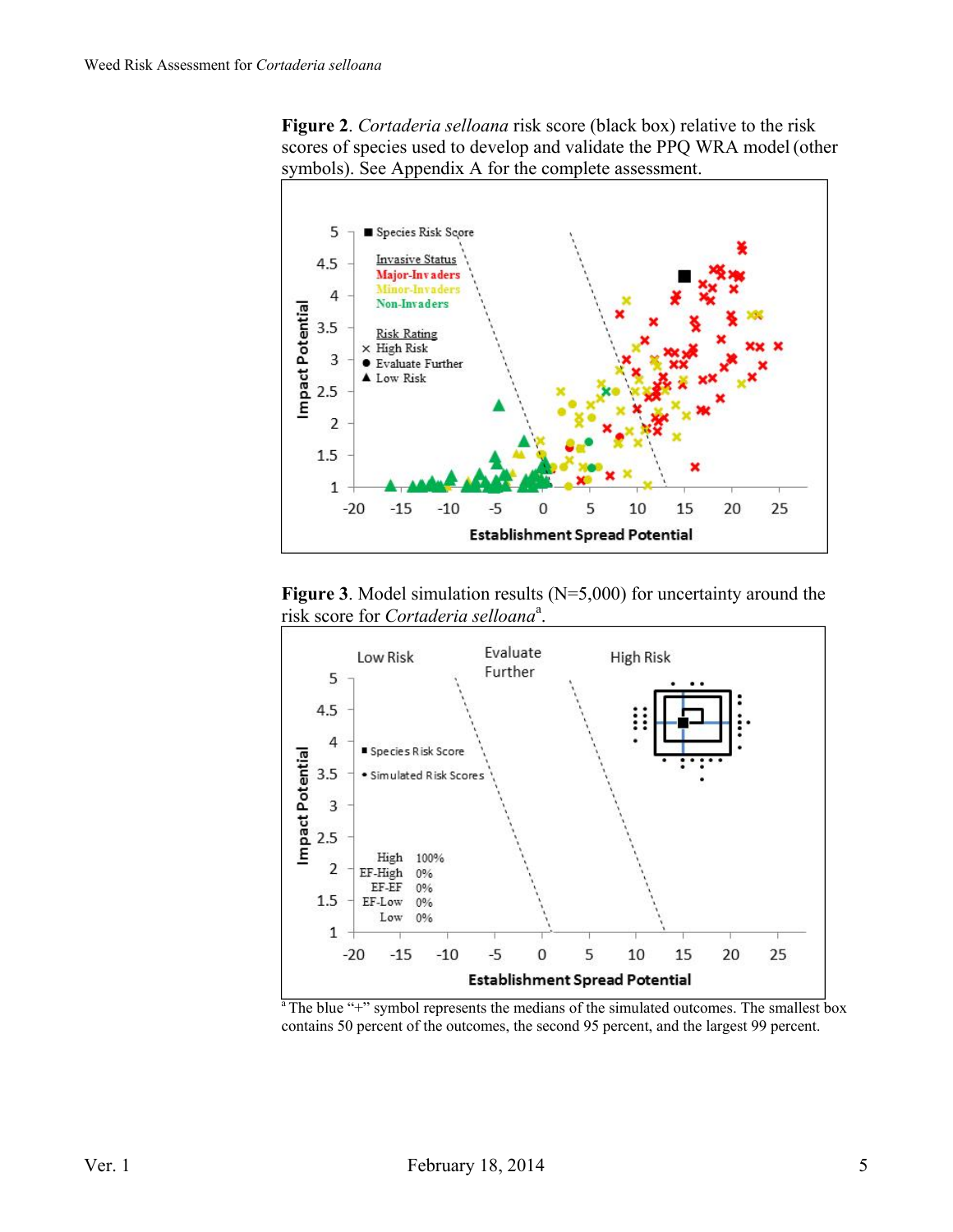#### 3. Discussion

The result of the weed risk assessment for *Cortaderia selloana* is High Risk (Fig. 2). We are very confident in this result given the relatively high risk scores for establishment/spread and impact potential (Fig. 2), and the low level of uncertainty associated with our analysis (Fig. 3). Hawaiian researchers also obtained a result of high risk when they evaluated this species with the Australian weed risk assessment system (UH, 2013).

*Cortaderia selloana* and *C. jubata* are both invasive in the United States, but *C. selloana* has proven to be more invasive than *C. jubata* (Lambrinos, 2001), probably due to higher germination and seedling survivorship, and broader environmental tolerances (Lambrinos, 2002). *Cortaderia selloana*  may spread even more rapidly in the United States if nursery practices continue promoting hermaphrodite plants, which could pollinate the female plants that were previously promoted by industry (Bossard et al., 2000). *Cortaderia selloana* has high water and nitrogen use efficiencies under low resource levels, but through morphological and physiological plasticity is able to respond to higher resource levels (Vourlitis and Kroon, 2013), making it fairly competitive in a wide range of environments.

*Cortaderia selloana* is a popular ornamental plant that is cultivated for its showy plumes (Lambrinos, 2001; Neal and Senesac, 1991; Okada et al., 2007; Wells et al., 1986). In a national plant finder database, a few dozen retail and wholesale nurseries list it for sale (Univ. of Minn., 2014). Because of its ornamental and economic importance in the United States, it may be difficult to regulate this species at either a federal or state level. One worker proposed that instead of banning the entire species, hermaphrodite plants could be banned and nurseries should be certified for selling female-only plants that were vegetatively produced from other female plants (Madison, 1994). This would help to slow down any invasion by limiting seed production, while still supporting the horticultural industry by not restricting the female plants, which are generally more attractive.

4. Literature Cited

- 7 U.S.C. § 1581-1610. 1939. The Federal Seed Act, Title 7 United States Code § 1581-1610.
- 7 U.S.C. § 7701-7786. 2000. Plant Protection Act, Title 7 United States Code § 7701-7786.
- Andreu, J., M. Vilà, and P. E. Hulme. 2009. An assessment of stakeholder perceptions and management of noxious alien plants inSpain. Environmental Management 43(6):1244-1255.
- Anonymous. 2013a. Dried natural pampas grass. DriedDecour.com Nature's Beauty. Last accessed December 17, 2013, http://www.drieddecor.com/.
- Anonymous. 2013b. Pampas grass (*Cortaderia jubata*, *Cortaderia selloana*)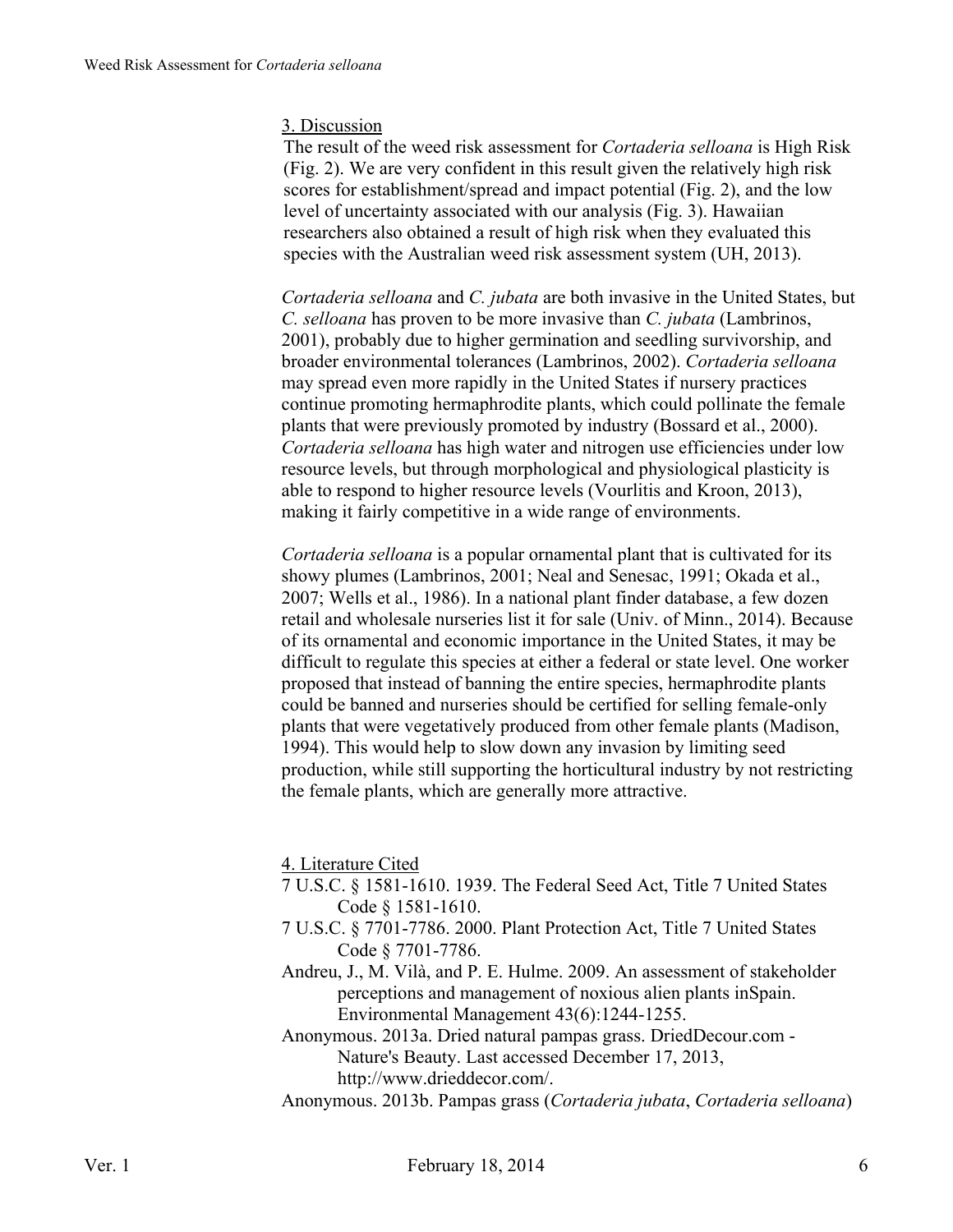Hawaii Invasive Species Council. Last accessed December 18, 2013, http://www.hawaiiinvasivespecies.org/pests/pampasgrass.html.

- Bacchetta, G., C. A. Dettori, F. Mascia, F. Meloni, and L. Podda. 2010. Assessing the potential invasiveness of *Cortaderia selloana* in sardinian wetlands through seed germination study [Abstract]. Plant Biosystems 144(3):518-527.
- Beauchamp, A. J., and E. Ward. 2011. A targeted approach to multi-species control and eradication of escaped garden and ecosystem modifying weeds on Motuopao Island, Northland, New Zealand. Pages 264-268 *in* C. R. Veitch, M. N. Clout, and D. R. Towns, (eds.). Island Invasives: Eradication and Management. Proceedings of the International Conference on Island Invasives. International Union for Conservation of Nature (IUCN), Gland, Switzerland.
- Blair, A. 2004. Stop the alien invasion: Volunteers work to remove harmful, non-native plants. California Native Plant Society, Santa Cruz Chapter. Last accessed December 18, 2013, http://cruzcnps.org/Aliens.php.
- Bossard, C. C., J. M. Randall, and M. C. Hoshovsky (eds.). 2000. Invasive Plants of California's Wildlands. University of California Press, Berkeley, CA, U.S.A. 360 pp.
- Brundu, G., I. Camarda, L. Carta, and M. Manca. 2005. Invasion of Sardinian coastal habitats by the exotic *Cortaderia selloana* (Schultes) Asch. et Gr. [Abstract]. Pages 247-247 *in* S. Brunel, (ed.). International Workshop on Invasive Plants in Mediterranean Type Regions of the World. Council of Europe Publishing, Mèze, France.
- Brunel, S., G. Schrader, G. Brundu, and G. Fried. 2010. Emerging invasive alien plants for the Mediterranean Basin. EPPO Bulletin 40:219-238.
- Burrows, G. E., and R. J. Tyrl. 2001. Toxic Plants of North America. Iowa State University Press, Ames, IA. 1342 pp.
- Cal-IPC. 2006. California invasive plant inventory. California Invasive Plant Council (Cal-IPC), CA, U.S.A. 44 pp.
- Charpentier, A. 2005. Spread from plantations: Spatial pattern of colonization by the ornamental plant *Cortaderia selloana* in Southern France [Abstract]. Pages 237-237 *in* S. Brunel, (ed.). International Workshop on Invasive Plants in Mediterranean Type Regions of the World. Council of Europe Publishing, Mèze, France.
- Chou, C. H., and C. C. Young. 1975. Phytotoxic substances in twelve subtropical grasses [Abstract]. Journal of Chemical Ecology 1(2):183-193.
- Connor, H. E. 1965. Breeding systems in New Zealand grasses. V. Naturalised species of *Cortaderia*. New Zealand Journal of Botany 3:17-23.
- Connor, H. E. 1973. Breeding Systems in *Cortaderia* (Gramineae). Evolution 27(4):663-678.
- Connor, H. E., and D. Charlesworth. 1989. Genetics of male-sterility in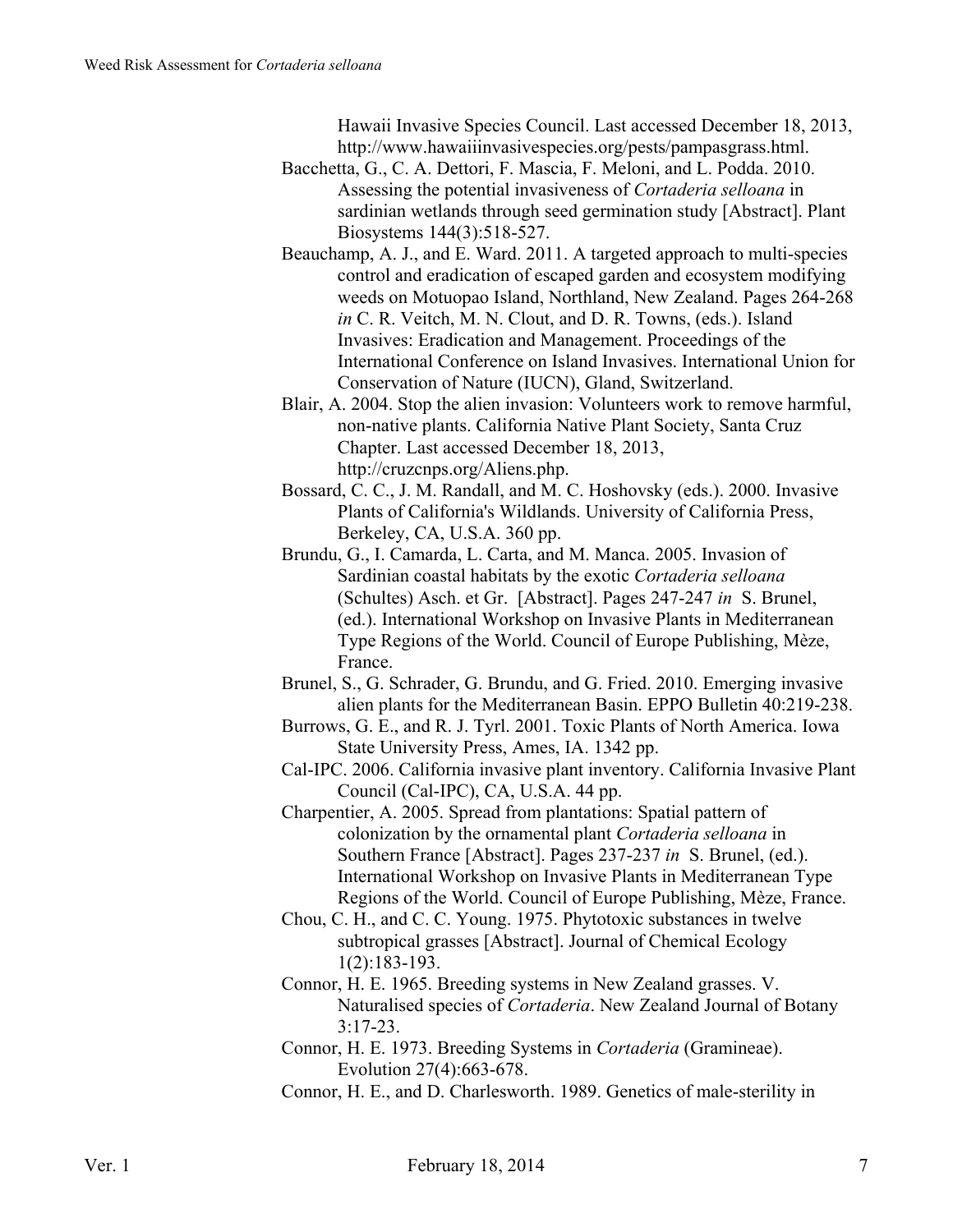gynodioecious *Cortaderia* (Gramineae). Heredity 63:373-382.

- Curlett, E. 2013. Response to media request about PPQ's policy on several weed issues. Personal communication to A. L. Koop on September 24, 2013, from Ed Curlett, APHIS-Public Affairs.
- Dave's Garden. 2013. Plant files database. Dave's Garden.

http://davesgarden.com/guides/pf/go/1764/. (Archived at PERAL).

- DiTomaso, J. 2005. Don't plant a pest initiative. Pages 113-117 *in* S. Brunel, (ed.). International Workshop on Invasive Plants in Mediterranean Type Regions of the World. Council of Europe Publishing, Mèze, France.
- Domènech, R., and M. Vilà. 2008a. *Cortaderia selloana* seed germination under different ecological conditions. Acta Oecologica 33(1):93-96.
- Domènech, R., and M. Vilà. 2008b. Response of the invader *Cortaderia selloana* and two coexisting natives to competition and water stress. Biological Invasions 10(6):903-912.
- Domènech, R., M. Vilà, J. Gesti, and I. Serrasolses. 2006. Neighbourhood association of *Cortaderia selloana* invasion, soil properties and plant community structure in Mediterranean coastal grasslands. Acta Oecologica 29(2):171-177.
- Domènech, R., M. Vilà, J. Pino, and J. Gesti. 2005. Historical land-use legacy and *Cortaderia selloana* invasion in the Mediterranean region. Global Change Biology 11(7):1054-1064.
- Gadgil, R. L., A. M. Sandberg, and P. J. Allen. 1992. Nutritional relationships between pampas grass (*Cortaderia* spp.) and *Pinus radiata*. New Zealand Journal of Forestry Science 22(1):3-11.
- GBIF. 2013. GBIF, Online Database. Global Biodiversity Information Facility (GBIF). http://data.gbif.org/welcome.htm. (Archived at PERAL).
- Gosling, D. S., W. B. Shaw, and S. M. Beadel. 2000. Review of control methods for pampas grasses in New Zealand (Science for Conservation: 165). New Zealand Department of Conservation, Wellington, New Zealand. 32 pp.
- Heap, I. 2013. The international survey of herbicide resistant weeds. Weed Science Society of America. www.weedscience.com. (Archived at PERAL).
- Heide-Jorgensen, H. S. 2008. Parasitic Flowering Plants. Brill, Leiden, The Netherlands. 438 pp.
- Henderson, L. 2001. Alien Weeds and Iinvasive Plants: A Complete Guide to Declared Weeds and Invaders in South Africa. Agricultural Research Council, South Africa. 300 pp.
- IPPC. 2012. International Standards for Phytosanitary Measures No. 5: Glossary of Phytosanitary Terms. Food and Agriculture Organization of the United Nations, Secretariat of the International Plant Protection Convention (IPPC), Rome, Italy.
- ISSG. 2013. Global Invasive Species Database. The World Conservation Union (IUCN), Invasive Species Specialist Group (ISSG).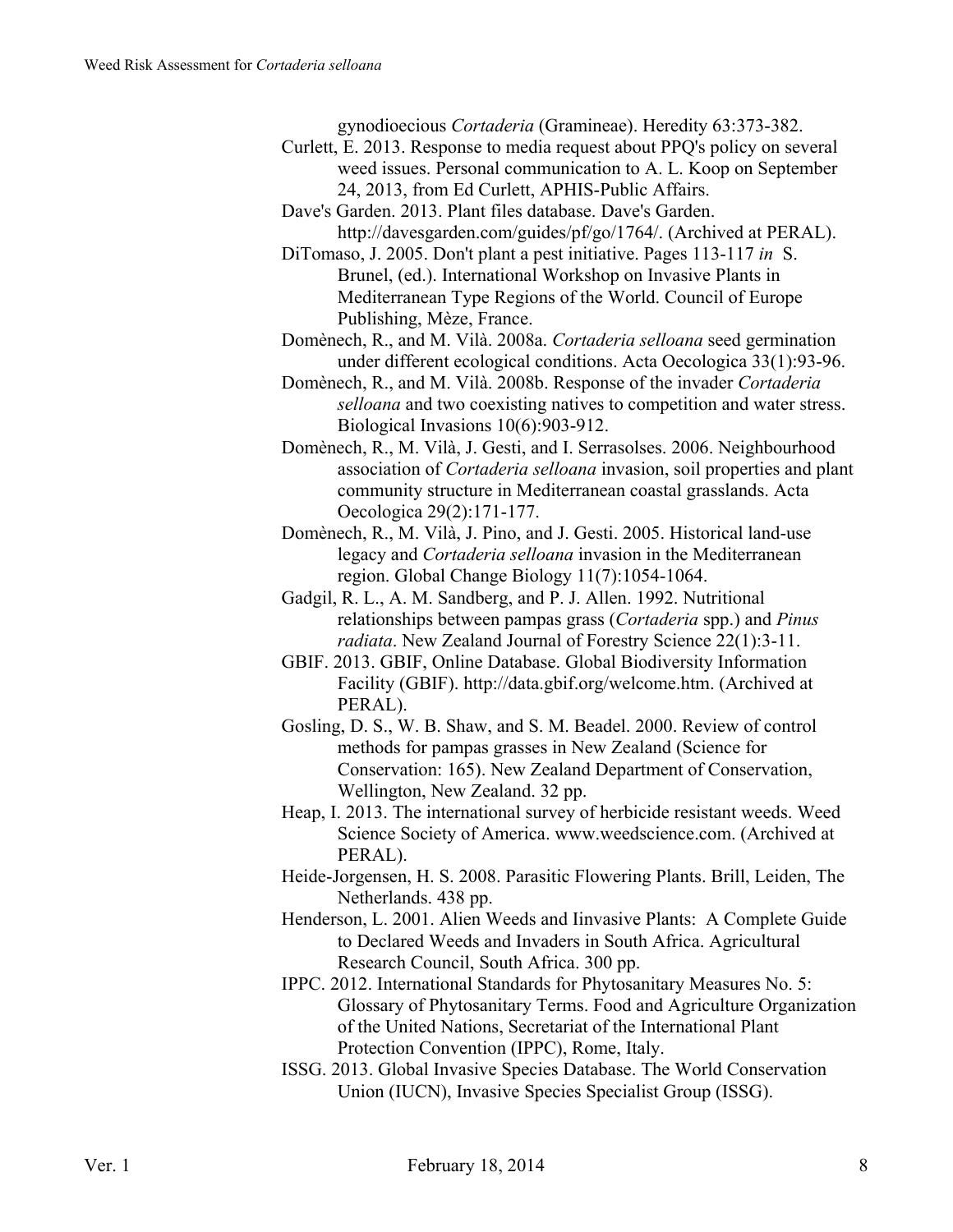http://www.issg.org/database/welcome/. (Archived at PERAL).

- Jepson Flora Project. 2013. Jepson eFlora [Online Database]. University of California, Berkeley. http://ucjeps.berkeley.edu/IJM.html. (Archived at PERAL).
- Kartesz, J. 2013. The Biota of North America Program (BONAP). North American Plant Atlas. http://www.bonap.org/MapSwitchboard.html. (Archived at PERAL).
- Knowles, B., and J. D. Tombleson. 1987. Replacing pampas grass-- Alternative species for low shelter and amenity plantings (What's New In Forest Research, No. 150.). Forest Research Institute, New Zealand. 4 pp.
- Knowles, R. L. 1991. New Zealand experience with silvopastoral systems: A review. Forest Ecology and Management 45(1-4):251-267.
- Koop, A., L. Fowler, L. Newton, and B. Caton. 2012. Development and validation of a weed screening tool for the United States. Biological Invasions 14(2):273-294.
- Lambrinos, J. G. 2000. The impact of the invasive alien grass *Cortaderia jubata* (Lemoine) Stapf on an endangered mediterranean-type shrubland in California. Diversity and Distributions 6(5):217-231.
- Lambrinos, J. G. 2001. The expansion history of a sexual and asexual species of *Cortaderia* in California, USA. Journal of Ecology 89(1):88-98.
- Lambrinos, J. G. 2002. The variable invasive success of *Cortaderia* species in a complex landscape. Ecology 83(2):518-529.
- Lambrinos, J. G. 2006. Spatially variable propagule pressure and herbivory influence invasion of chaparral shrubland by an exotic grass. Oecologia 147(2):327-334.
- Linder, H. P., M. Baeza, N. P. Barker, C. Galley, A. M. Humphreys, K. M. Lloyd, D. A. Orlovich, M. D. Pirie, B. K. Simon, N. Walsh, and G. A. Verboom. 2010. A generic classification of the danthonioideae (Poaceae). Annals of the Missouri Botanical Garden 97(3):306-364.
- Madison, J. H. 1994. Pampas eradication program P. E. P. CalEPPC News  $2(2):4-6.$
- Marchante, H., E. Marchante, and H. Freitas. 2005. Invasive plant species in Portugal: an overview. Pages 99-103 *in* S. Brunel, (ed.). International Workshop on Invasive Plants in Mediterranean Type Regions of the World. Council of Europe Publishing, Mèze, France.
- Martin, P. G., and J. M. Dowd. 1990. A protein sequence study of the dicotyledons and its relevance to the evolution of the legumes and nitrogen fixation. Australian Systematic Botany 3:91-100.
- Motooka, P., L. Castro, D. Nelson, G. Nagai, and L. Ching. 2003. Weeds of Hawai'i's Pastures and Natural Areas: An Identification and Management Guide. College of Tropical Agriculture and Human Resources, University of Hawai'i at Manoa, Honolulu, HI. 184 pp.
- MPI. 2012. National Pest Plant Accord 2012. Ministry of Primary Industries (MPI), Wellington, New Zealand. 148 pp.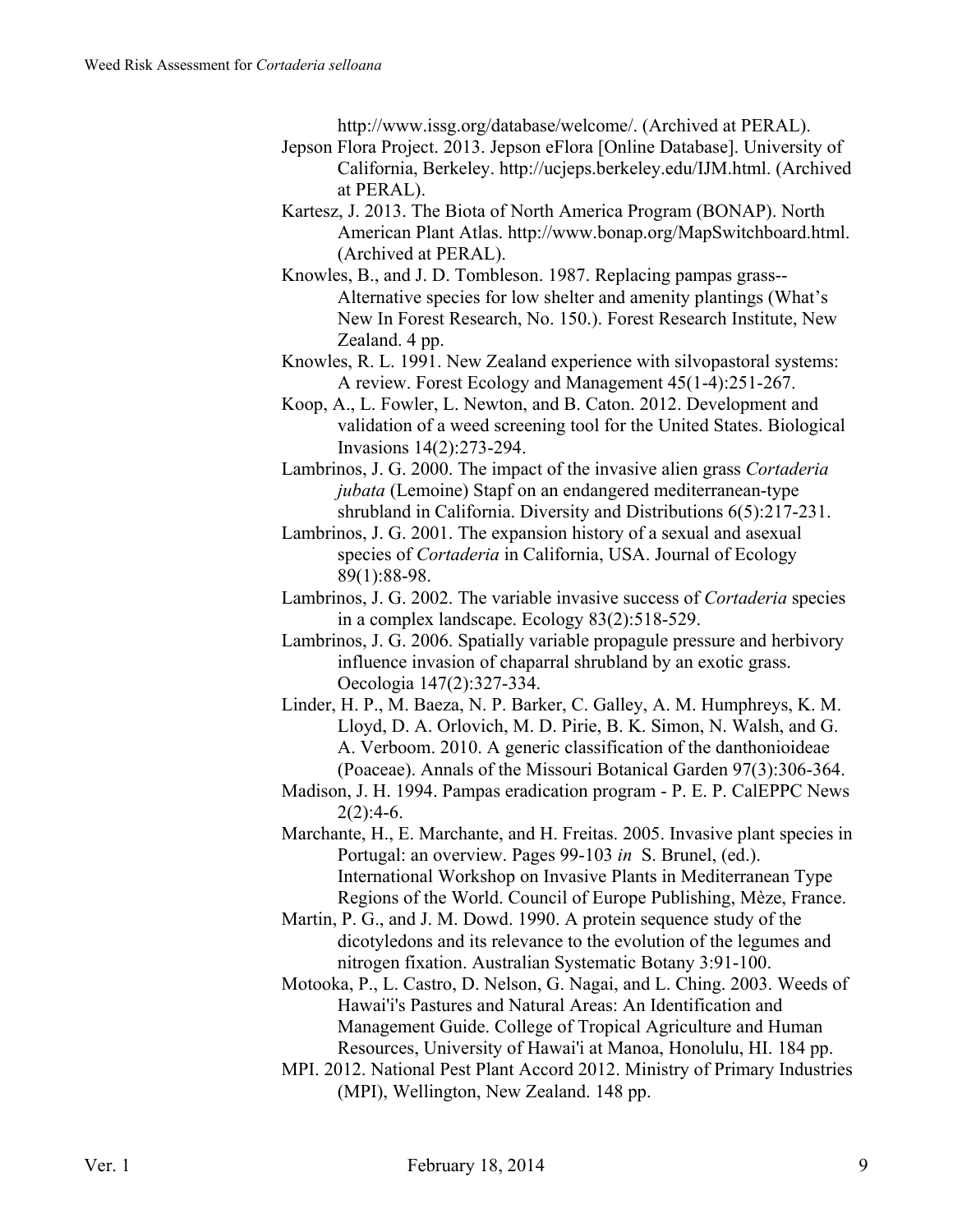- Neal, J. C., and A. F. Senesac. 1991. Preemergent herbicide safety in container-grown ornamental grasses. HortScience 26(2):157-159.
- NGRP. 2013. Germplasm Resources Information Network (GRIN). United States Department of Agriculture, Agricultural Research Service, National Genetic Resources Program (NGRP). http://www.arsgrin.gov/cgi-bin/npgs/html/index.pl?language=en. (Archived at PERAL).
- Nickrent, D. 2009. Parasitic plant classification. Southern Illinois University Carbondale, Carbondale, IL. Last accessed June 12, 2009, http://www.parasiticplants.siu.edu/ListParasites.html.
- NRCS. 2013. The PLANTS Database. United States Department of Agriculture, Natural Resources Conservation Service (NRCS), The National Plant Data Center. http://plants.usda.gov/cgi\_bin/. (Archived at PERAL).
- Okada, M., R. Ahmad, and M. Jasieniuk. 2007. Microsatellite variation points to local landscape plantings as sources of invasive pampas grass (*Cortaderia selloana*) in California [Abstract]. Molecular Ecology 16(23):4956-4971.
- Page, S., and M. Olds (eds.). 2001. The Plant Book: The World of Plants in a Single Volume. Mynah, Hong Kong. 1020 pp.
- Parsons, W. T., and E. G. Cuthbertson. 2001. Noxious weeds of Australia (2nd edition). CSIRO Publishing, Collingwood, Victoria, Australia. 698 pp.
- Pausas, J. G., F. Lloret, and M. Vilà. 2006. Simulating the effects of different disturbance regimes on *Cortaderia selloana* invasion. Biological Conservation 128(1):128-135.
- Popay, I., S. M. Timmins, and T. McCluggage. 2003. Aerial spraying of pampas grass in difficult conservation sites. Science for Conservation (218):5-17.
- Randall, R. P. 2012. A Global Compendium of Weeds, 2nd edition. Department of Agriculture and Food, Western Australia, Perth, Australia. 1107 pp.
- Richardson, B., A. Vanner, J. Ray, N. Davenhill, and G. Coker. 1996. Mechanisms of *Pinus radiata* growth suppression by some common forest weed species. New Zealand Journal of Forestry Science 26(3):421-437.
- Ricketts, T. H., E. Dinerstein, D. M. Olson, C. J. Loucks, W. Elchbaum, D. DellaSala, K. Kavanagh, P. Hedao, P. T. Hurley, K. M. Carney, R. Abell, and S. Walters. 1999. Terrestrial Ecoregions of North America: A Conservation Assessment. Island Press, Washington D.C. 485 pp.
- Robacker, C. D., and W. L. Corley. 1992. Plant regeneration of pampas grass from immature inflorescences cultured in vitro. HortScience 27(7):841-843.
- Rolando, C. A., S. F. Gous, and M. S. Watt. 2011. Preliminary screening of herbicide mixes for the control of five major weed species on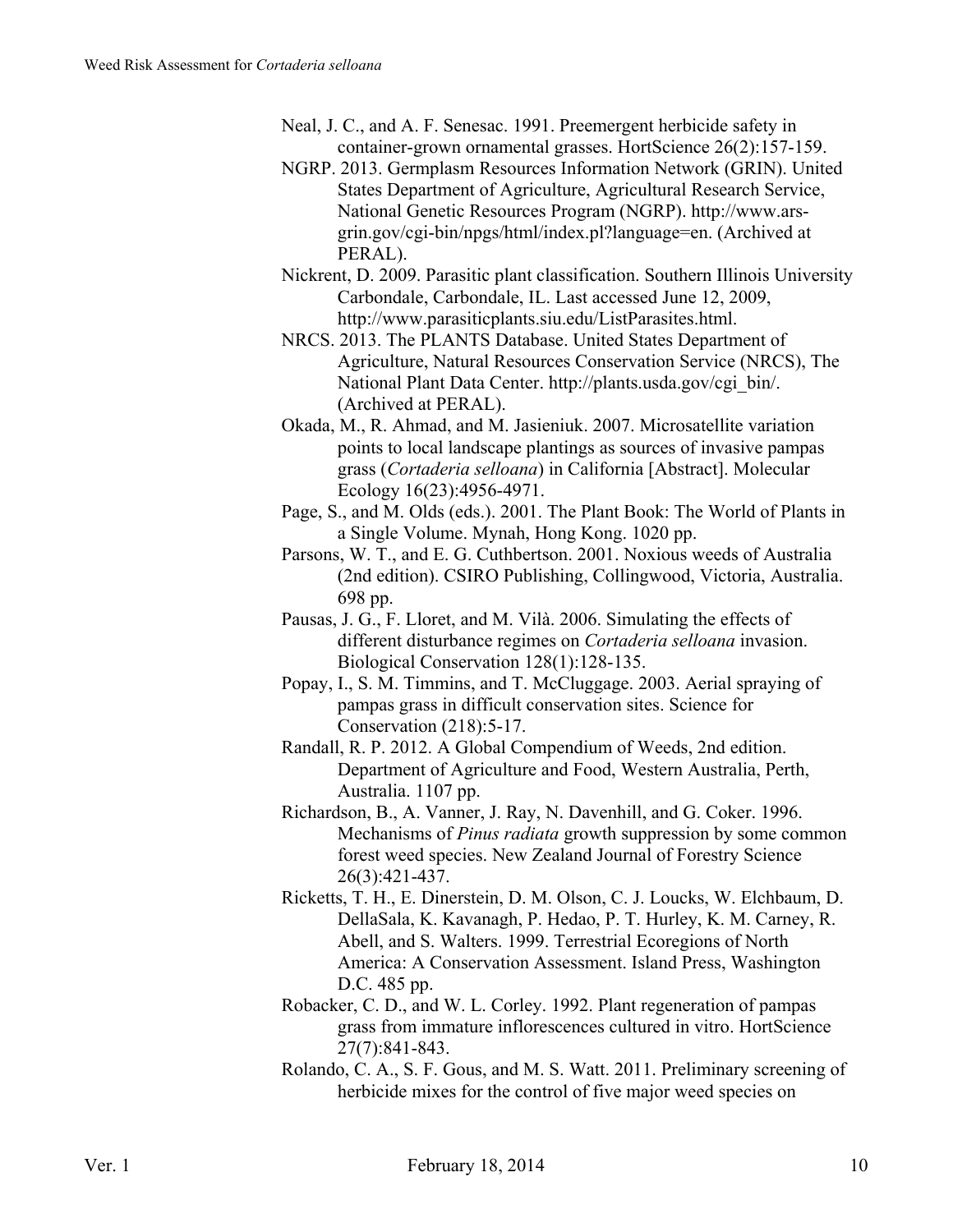certified pinus radiata plantations in New Zealand. New Zealand Journal of Forestry Science 41:165-175.

- Santi, C., D. Bogusz, and C. Franche. 2013. Biological nitrogen fixation in non-legume plants. Annals of Botany 111(5):743-767.
- Saura-Mas, S., and F. Lloret. 2005. Wind effects on dispersal patterns of the invasive alien *Cortaderia selloana* in Mediterranean wetlands. Acta Oecologica 27(2):129-133.
- Sirolli, H., and F. A. Kalesnik. 2011. Effects of fire on a forest-grassland ecotone in De La Plata River, Argentina. Plant Ecology 212(4):689- 700.
- Starr, F., K. Starr, and L. Loope. 2003. *Cortaderia* spp: Pampas grass (Poaceae). United States Geological Survey, Biological Resources Division, Hawai'i, Maui, Haleakala Field Station.
- The Plant List. 2013. Version 1 [Online Database]. Kew Botanic Gardens and the Missouri Botanical Garden. http://www.theplantlist.org/. (Archived at PERAL).
- Timmins, S. M., and H. Braithwaite. 2002. Early detection of invasive weeds on islands. Pages 311-318 *in* C. R. Veitch and M. N. Clout, (eds.). Turning the tide: The eradication of invasive species. IUCN SSC Invasive Species Specialist Group., Gland, Switzerland, and Cambridge, UK.
- Timmins, S. M., A. James, J. Stover, and M. Plank. 2010. Is garden waste dumping really a problem? . Pages 455-458 *in* S. M. Zydenbos, (ed.). 17th Australian Weeds Conference Proceedings: New Frontiers in New Zealand: Together we can beat the weeds. New Zealand Plant Protection Society, Australia.
- UH. 2013. Weed risk assessments for Hawaii and Pacific Islands. University of Hawaii (UH). http://www.botany.hawaii.edu/faculty/daehler/wra/default2.htm.

(Archived at PERAL).

- Univ. of Minn. 2014. Plant Information Online Database. University of Minnesota. https://plantinfo.umn.edu/default.asp. (Archived at PERAL).
- Vourlitis, G. L., and J. L. Kroon. 2013. Growth and resource use of the invasive grass, pampasgrass (*Cortaderia selloana*), in response to nitrogen and water availability. Weed Science 61(1):117-125.
- Wade, G. L. 2012. Pampas grass. University of Georgia, Cooperative Extension, Georgia, United States. 4 pp.
- Wells, M. J., V. M. Balsinhas, H. Joffe, V. M. Engelbrecht, G. Harding, and C. H. Stirton. 1986. A Catalogue of Problem Plants in Southern Africa Incorporating The National Weed List of South Africa. Memoirs of the Botanical Survey of South Africa 53.
- West, G. G., and M. G. Dean. 1990. The use of livestock to control weeds in New Zealand forests [Abstract]. FRI Bulletin - New Zealand Ministry of Forestry, Forest Research Institute 155:128-132.
- Wotherspoon, S. H., and J. A. Wotherspoon. 2002. The evolution and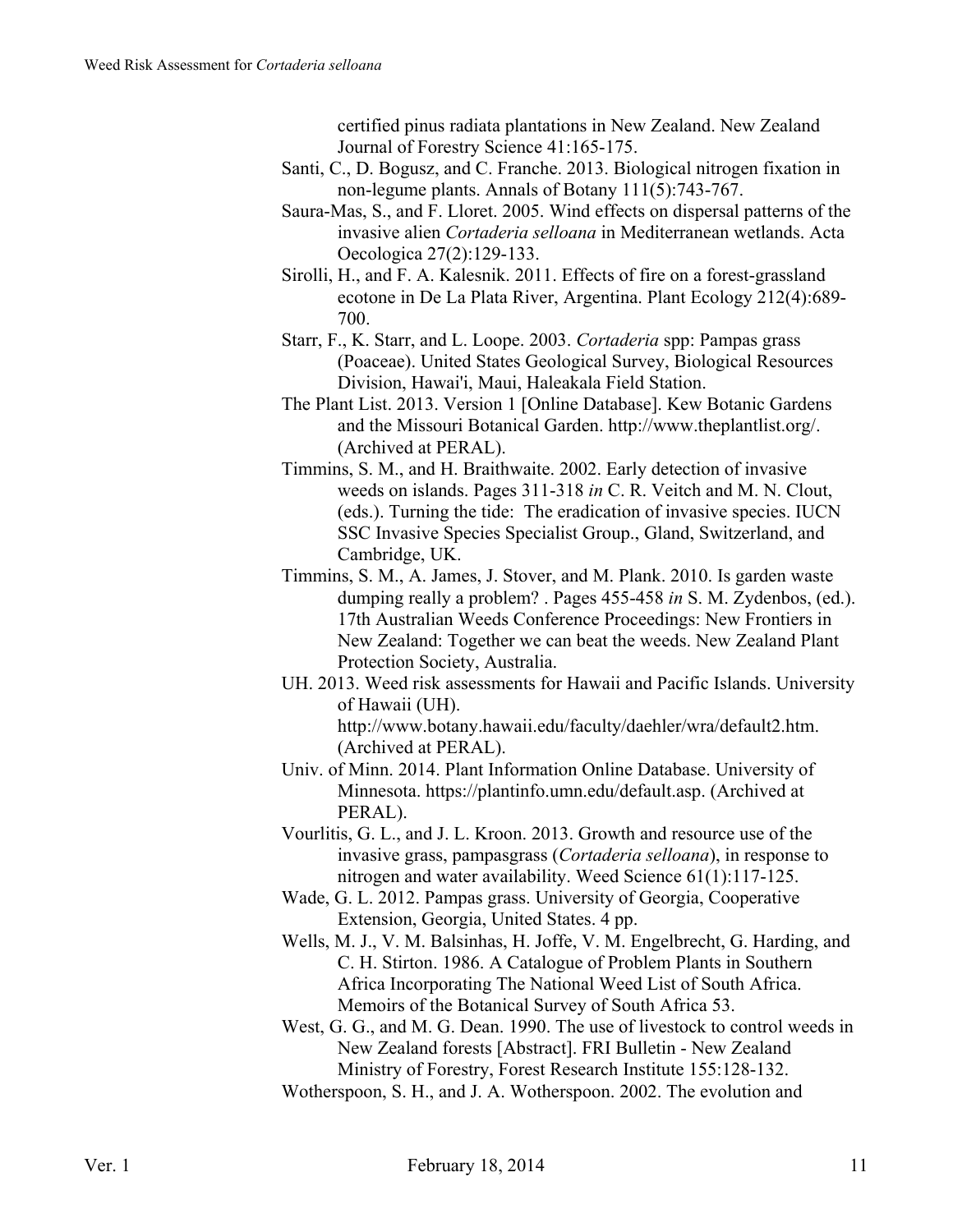execution of a plan for invasive weed eradication and control on an island, Rangitoto Island, Hauraki Gulf, New Zealand. Pages 381-388 *in* C. R. Veitch and M. N. Clout, (eds.). Turning the Tide: The Eradication of Invasive Species. IUCN SSC Invasive Species Specialist Group., Gland, Switzerland, and Cambridge, UK.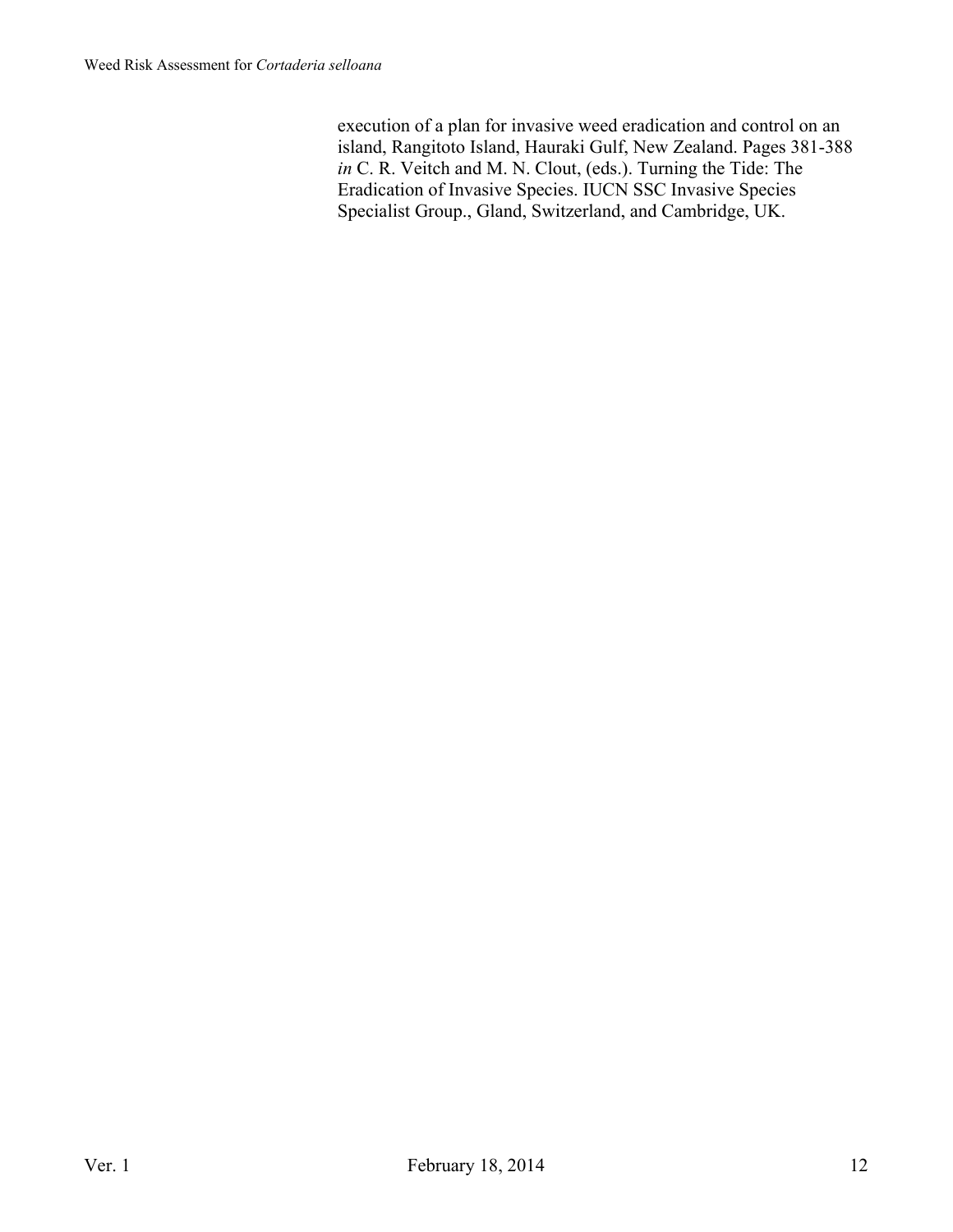**Appendix A**. Weed risk assessment for *Cortaderia selloana* (Schult. & Schult. f.) Asch. & Graebn (Poaceae). The following information came from the original risk assessment, which is available upon request (full responses and all guidance). We modified the information to fit on the page.

| <b>Question ID</b>                                       | Answer-     |                  | Score Notes (and references)                                                                                                                                                                                                                                                                                                                                                                                                                                                                                                                                                                                                                                                                                                                                                                                                                                                                    |
|----------------------------------------------------------|-------------|------------------|-------------------------------------------------------------------------------------------------------------------------------------------------------------------------------------------------------------------------------------------------------------------------------------------------------------------------------------------------------------------------------------------------------------------------------------------------------------------------------------------------------------------------------------------------------------------------------------------------------------------------------------------------------------------------------------------------------------------------------------------------------------------------------------------------------------------------------------------------------------------------------------------------|
| <b>ESTABLISHMENT/SPREAD</b>                              | Uncertainty |                  |                                                                                                                                                                                                                                                                                                                                                                                                                                                                                                                                                                                                                                                                                                                                                                                                                                                                                                 |
| <b>POTENTIAL</b>                                         |             |                  |                                                                                                                                                                                                                                                                                                                                                                                                                                                                                                                                                                                                                                                                                                                                                                                                                                                                                                 |
| ES-1 (Status/invasiveness<br>outside its native range)   | f - negl    | 5                | Cortaderia selloana is native to Argentina, Brazil, Chile, and<br>Uruguay (NGRP, 2013; Parsons and Cuthbertson, 2001). It<br>was first introduced to Europe between 1775 and 1862 as an<br>ornamental (Bossard et al., 2000). In Australia, it is spreading<br>and is a "strongly invasive weed rapidly colonizing disturbed<br>lands" (Parsons and Cuthbertson, 2001). It is also spreading in<br>France (Charpentier, 2005), New Zealand (Gosling et al.,<br>2000), Portugal (Marchante et al., 2005), Sardinia (Brundu et<br>al., 2005), Spain (Domènech et al., 2005), the United States<br>(Bossard et al., 2000; Cal-IPC, 2006), and in the<br>Mediterranean region (Brunel et al., 2010). A detailed<br>California study documents this species' naturalization and<br>spread throughout the state (Lambrinos, 2001). Alternate<br>answers for the Monte Carlo simulation were both "e." |
| ES-2 (Is the species highly<br>domesticated)             | $n - low$   | $\boldsymbol{0}$ | This species is cultivated, not only as an ornamental plant, but<br>also for its showy plumes (Lambrinos, 2001; Neal and<br>Senesac, 1991; Okada et al., 2007; Wells et al., 1986). One<br>study found evidence indicating that over the last 80 years,<br>since the end of the plume industry fad, plume morphology<br>has changed (Lambrinos, 2001). "The plumes have darkened,<br>the spikelets and awns have shortened and the number of<br>florets has decreased." Because this does not appear to be the<br>result of human breeding and because we found no evidence<br>that a reduction in the number of florets has resulted in<br>reduced weed potential, we answered no with low uncertainty.                                                                                                                                                                                        |
| ES-3 (Weedy congeners)                                   | $y - negl$  | $\mathbf{1}$     | The genus Cortaderia has about 25 species (Parsons and<br>Cuthbertson, 2001). Six species, including C. selloana, have<br>been classified as weeds to some extent (Randall, 2012),<br>although three of those were recently moved to the genus<br>Austroderia (Linder et al., 2010). Cortaderia jubata and A.<br>richardii appear to be significant weeds (Randall, 2012) and<br>both are quarantine pests in Australia (Parsons and<br>Cuthbertson, 2001). Cortaderia jubata changes community<br>composition and converts chaparral communities to grasslands<br>(Lambrinos, 2000).                                                                                                                                                                                                                                                                                                           |
| ES-4 (Shade tolerant at some<br>stage of its life cycle) | n - mod     | $\boldsymbol{0}$ | Cortaderia selloana occurs in open, sunny places (Parsons<br>and Cuthbertson, 2001). Seedling survival is low in shaded<br>areas (cited in Bossard et al., 2000). One experimental study<br>that germinated seeds in petri dishes under four different light<br>levels (100, 50, 30, and 5 percent light) found that seeds<br>germinated about 20 percent better under the three shade<br>treatments than under full sun (Lambrinos, 2002). However,<br>because the processes determining shade tolerance may not be<br>the same as those affecting seed germination, we do not think<br>this constitutes strong evidence of shade tolerance.                                                                                                                                                                                                                                                   |
| ES-5 (Climbing or smothering<br>growth form)             | $n - negl$  | $\boldsymbol{0}$ | This species is a tussock-forming grass with leaves up to 2<br>meters long and some stems to 6 meters (Bossard et al., 2000;<br>Parsons and Cuthbertson, 2001). Thus, it is not a vine.                                                                                                                                                                                                                                                                                                                                                                                                                                                                                                                                                                                                                                                                                                         |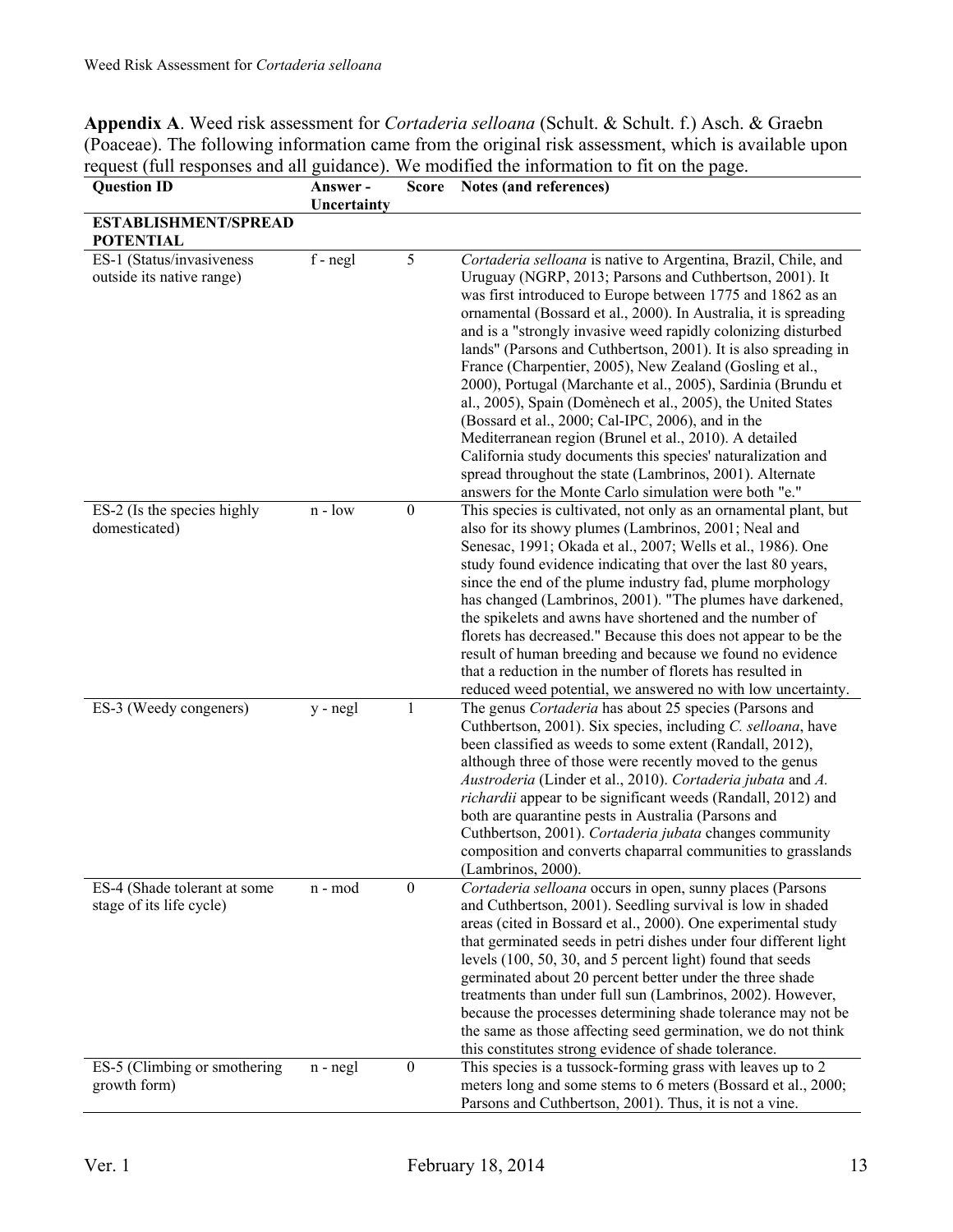| <b>Question ID</b>                                | Answer -<br>Uncertainty | <b>Score</b>     | Notes (and references)                                                                                                                                                                                                                                                                                                                                                                                                                                                                                                                                                                                                                                                                                                                                                                                                                                                                                                                                                                                                                                                                                                                                     |
|---------------------------------------------------|-------------------------|------------------|------------------------------------------------------------------------------------------------------------------------------------------------------------------------------------------------------------------------------------------------------------------------------------------------------------------------------------------------------------------------------------------------------------------------------------------------------------------------------------------------------------------------------------------------------------------------------------------------------------------------------------------------------------------------------------------------------------------------------------------------------------------------------------------------------------------------------------------------------------------------------------------------------------------------------------------------------------------------------------------------------------------------------------------------------------------------------------------------------------------------------------------------------------|
| ES-6 (Forms dense thickets)                       | $y - low$               | $\overline{2}$   | Forms heavy infestations in California (Bossard et al., 2000).                                                                                                                                                                                                                                                                                                                                                                                                                                                                                                                                                                                                                                                                                                                                                                                                                                                                                                                                                                                                                                                                                             |
| ES-7 (Aquatic)                                    | $n - negl$              | $\mathbf{0}$     | This species is not an aquatic plant; it is a terrestrial tussock-<br>forming grass (Bossard et al., 2000; Parsons and Cuthbertson,<br>2001; Starr et al., 2003).                                                                                                                                                                                                                                                                                                                                                                                                                                                                                                                                                                                                                                                                                                                                                                                                                                                                                                                                                                                          |
| ES-8 (Grass)                                      | y - negl                | $\mathbf{1}$     | This species is a grass (NGRP, 2013; NRCS, 2013).                                                                                                                                                                                                                                                                                                                                                                                                                                                                                                                                                                                                                                                                                                                                                                                                                                                                                                                                                                                                                                                                                                          |
| ES-9 (Nitrogen-fixing woody<br>plant)             | $n - negl$              | $\boldsymbol{0}$ | We found no evidence that this species fixes nitrogen.<br>Furthermore, it does not belong to a plant family known to fix<br>nitrogen (Martin and Dowd, 1990; Santi et al., 2013).                                                                                                                                                                                                                                                                                                                                                                                                                                                                                                                                                                                                                                                                                                                                                                                                                                                                                                                                                                          |
| ES-10 (Does it produce viable<br>seeds or spores) | $y - negl$              | 1                | It reproduces and spreads by seeds (Connor, 1965; Domènech<br>and Vilà, 2008a; Parsons and Cuthbertson, 2001; Wells et al.,<br>1986). Propagated by seeds (Neal and Senesac, 1991). Two<br>studies examined the range of conditions under which seeds<br>germinate (Bacchetta et al., 2010; Domènech and Vilà,<br>2008a). Although one report said that viable seeds were rarely<br>found (Bossard et al., 2000), we answered yes with negligible<br>uncertainty because at least some viable seeds are produced<br>and they are contributing to this species' spread.                                                                                                                                                                                                                                                                                                                                                                                                                                                                                                                                                                                     |
| ES-11 (Self-compatible or<br>apomictic)           | n - mod                 | $-1$             | The evidence we found is somewhat conflicting on this trait.<br>The species is gynodioecious, meaning individual plants are<br>either female or hermaphroditic (Parsons and Cuthbertson,<br>2001). One report stated that although plants are structurally<br>gynodioecious, they are effectively dioecious as the female<br>plants are cross-pollinated by the bisexual plants (Parsons and<br>Cuthbertson, 2001) and the bisexual plants primarily produce<br>pollen (Bossard et al., 2000). However, another study reported<br>that ovaries in bisexual flowers set seed, and hermaphroditic<br>plants set one-third of the seed that female plants do (Connor,<br>1965), but this doesn't address self-compatibility as these<br>seeds may have been produced through outcrossing. Another<br>study reported that "hermaphrodites mostly set no seed when<br>selfed" and that hermaphrodites were highly self-incompatible<br>as determined by vigor of the selfed progeny (Connor, 1973).<br>"The species is self-incompatible" (Connor and Charlesworth,<br>1989). Based on the weight of the evidence, we answered no<br>with moderate uncertainty. |
| ES-12 (Requires special<br>pollinators)           | $n - negl$              | $\boldsymbol{0}$ | This species is wind pollinated (Lambrinos, 2001).                                                                                                                                                                                                                                                                                                                                                                                                                                                                                                                                                                                                                                                                                                                                                                                                                                                                                                                                                                                                                                                                                                         |
| ES-13 (Minimum generation<br>time)                | b - mod                 | 1                | Cortaderia selloana is a long-lived perennial grass that<br>reproduces by seeds and rhizome fragments (Domènech et al.,<br>2006; Parsons and Cuthbertson, 2001). Although some plants<br>may produce inflorescences in their first season, most flower<br>in either the second or third season (Parsons and Cuthbertson,<br>2001). This species produces flowers in its second or third<br>year (Bossard et al., 2000). Plants grown for a breeding study<br>produced flowers in their first season (Connor, 1973). Tillers<br>are produced from short rhizomes even in a plant's first season<br>(Parsons and Cuthbertson, 2001). Because this is a clumping<br>grass, vegetative reproduction effectively increases the size of<br>a plant (the genet). Vegetative reproduction occurs during<br>cultivation when rhizome fragments and plant crowns are<br>moved and reestablish (Parsons and Cuthbertson, 2001).<br>Because some plants produce inflorescences in their first<br>season, we answered "b." Alternate answers for the Monte                                                                                                              |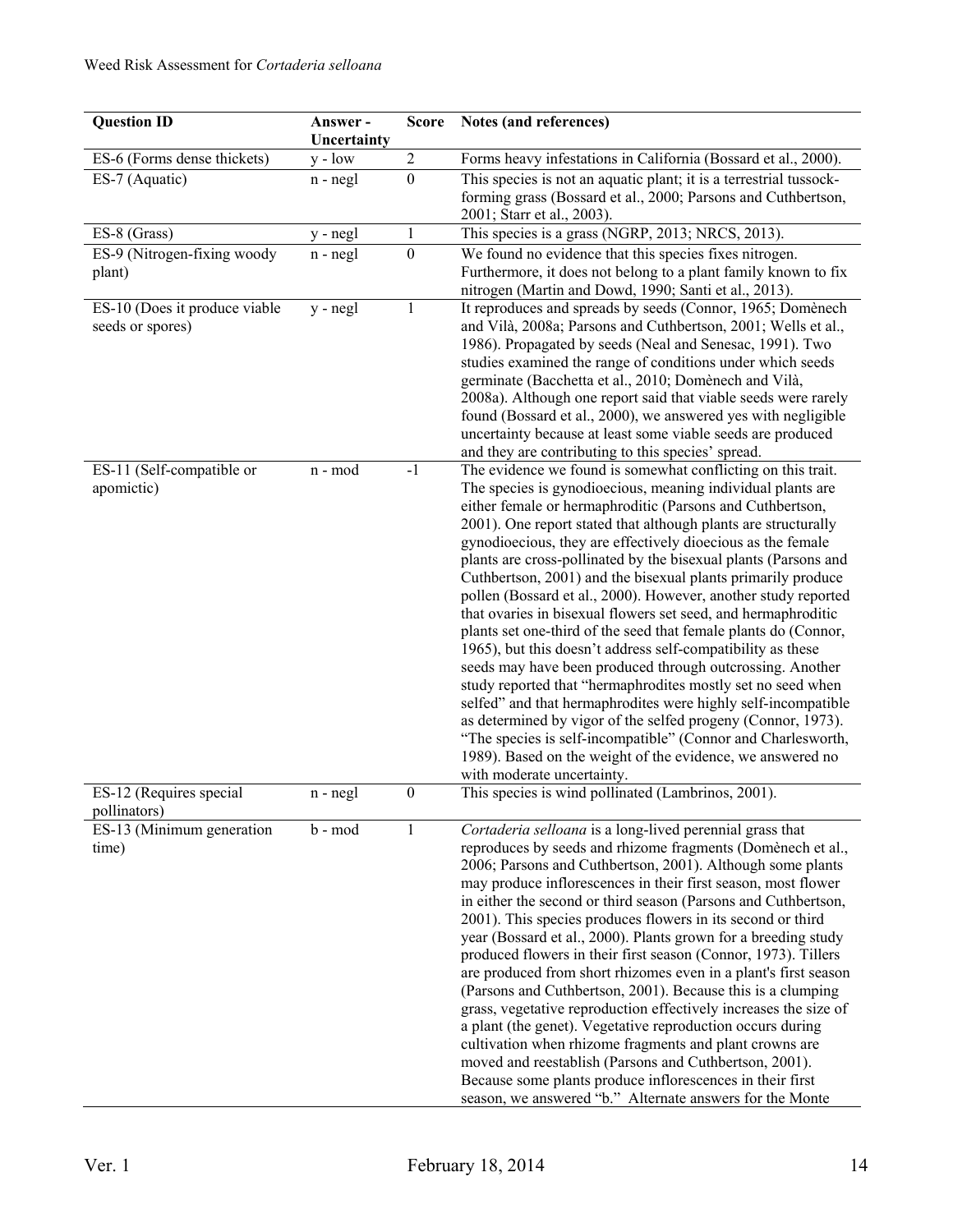| <b>Question ID</b>                                   | Answer -    | <b>Score</b> | Notes (and references)                                                                                                                                                                                                                                                                                                                                                                                                                                                                                                                                                                                                                                                                                                                             |
|------------------------------------------------------|-------------|--------------|----------------------------------------------------------------------------------------------------------------------------------------------------------------------------------------------------------------------------------------------------------------------------------------------------------------------------------------------------------------------------------------------------------------------------------------------------------------------------------------------------------------------------------------------------------------------------------------------------------------------------------------------------------------------------------------------------------------------------------------------------|
|                                                      | Uncertainty |              |                                                                                                                                                                                                                                                                                                                                                                                                                                                                                                                                                                                                                                                                                                                                                    |
|                                                      |             |              | Carlo simulation were "c" and "a."                                                                                                                                                                                                                                                                                                                                                                                                                                                                                                                                                                                                                                                                                                                 |
| ES-14 (Prolific reproduction)                        | $y - negl$  | 1            | "The bisexual plants produce some seed but the female plants,<br>having many more florets per spikelet, are considerably more<br>prolific, producing up to 100,000 seeds per panicle when<br>pollinated by the bisexual plants" (Parsons and Cuthbertson,<br>2001). Females produce as many as 1,000,000 seeds per plant<br>(Domènech and Vilà, 2008b). Produces as many as 1 million<br>seeds per individual (Lambrinos, 2002). Laboratory-derived<br>estimates of germination on soils from four different habitats<br>ranged between 69 percent and 79 percent (Lambrinos, 2002).<br>Even if a plant covered several square meters, these data<br>indicate that seed production easily exceeds our threshold of<br>5000 seeds per square meter. |
| ES-15 (Propagules likely to be                       | $y - negl$  | $\mathbf{1}$ | "Rhizome fragments, severed during cultivation, tend to take                                                                                                                                                                                                                                                                                                                                                                                                                                                                                                                                                                                                                                                                                       |
| dispersed unintentionally by<br>people)              |             |              | root and establish new colonies wherever they are deposited.<br>Grubbed crowns, carelessly dumped in tips and waste places,<br>re-establish easily if moisture is available, and provide a<br>potential seed source for future spread" (Parsons and<br>Cuthbertson, 2001). It is believed that many, if not most, of<br>the escapes from cultivation in California have occurred as a<br>result of fragmentation of the parent plant (Bossard et al.,<br>2000). Because this species is cultivated, it may be dispersed<br>through garden waste that is dumped; however, a simulation<br>study concluded that this method of spread is not as important<br>for wind-dispersed species (Timmins et al., 2010).                                      |
| ES-16 (Propagules likely to                          | $y - negl$  | $\sqrt{2}$   | Cortaderia selloana was grown commercially for its                                                                                                                                                                                                                                                                                                                                                                                                                                                                                                                                                                                                                                                                                                 |
| disperse in trade as<br>contaminants or hitchhikers) |             |              | decorative plumes in the late 1800s in the United States<br>(Lambrinos, 2001). Thus, seeds are highly likely to be<br>associated with the plumes. Dried plumes of pampas grass<br>(exact species is unknown) are available for sale on the<br>internet (e.g., Anonymous, 2013a). The seeds cling to kiwi<br>fruit destined for export (Knowles and Tombleson, 1987 cited<br>in ISSG, 2013).                                                                                                                                                                                                                                                                                                                                                        |
| ES-17 (Number of natural                             | 1           | $-2$         | Seed and fruit description for ES-17a through ES-17e: Seeds                                                                                                                                                                                                                                                                                                                                                                                                                                                                                                                                                                                                                                                                                        |
| dispersal vectors)                                   |             |              | are narrowly elliptical at about 0.6 mm by 2 mm (Parsons and<br>Cuthbertson, 2001).                                                                                                                                                                                                                                                                                                                                                                                                                                                                                                                                                                                                                                                                |
| ES-17a (Wind dispersal)                              | y - negl    |              | Seeds are wind-dispersed (MPI, 2012; Saura-Mas and Lloret,<br>2005) and have been found at distances of up to 40 meters<br>from isolated maternal plants (Saura-Mas and Lloret, 2005).<br>"The seed-bearing florets of the female plant are particularly<br>hairy and readily dispersed by wind, often being carried for up<br>to 25 km. In contrast, the almost hairless florets from bisexual<br>plants tend to fall close to the parent plant" (Parsons and<br>Cuthbertson, 2001). Florets from female plants are more<br>readily dispersed by wind than those from hermaphroditic<br>plants (Connor, 1973).                                                                                                                                    |
| ES-17b (Water dispersal)                             | $n - low$   |              | We found no evidence. Because this species is well<br>characterized, we used low uncertainty.                                                                                                                                                                                                                                                                                                                                                                                                                                                                                                                                                                                                                                                      |
| ES-17c (Bird dispersal)                              | $n - low$   |              | We found no evidence. Because this species is well<br>characterized, we used low uncertainty.                                                                                                                                                                                                                                                                                                                                                                                                                                                                                                                                                                                                                                                      |
| ES-17d (Animal external                              | $n - low$   |              | We found no evidence. Because this species is well                                                                                                                                                                                                                                                                                                                                                                                                                                                                                                                                                                                                                                                                                                 |
| dispersal)                                           |             |              | characterized, we used low uncertainty.                                                                                                                                                                                                                                                                                                                                                                                                                                                                                                                                                                                                                                                                                                            |
| ES-17e (Animal internal                              | $n - low$   |              | We found no evidence. Because this species is well                                                                                                                                                                                                                                                                                                                                                                                                                                                                                                                                                                                                                                                                                                 |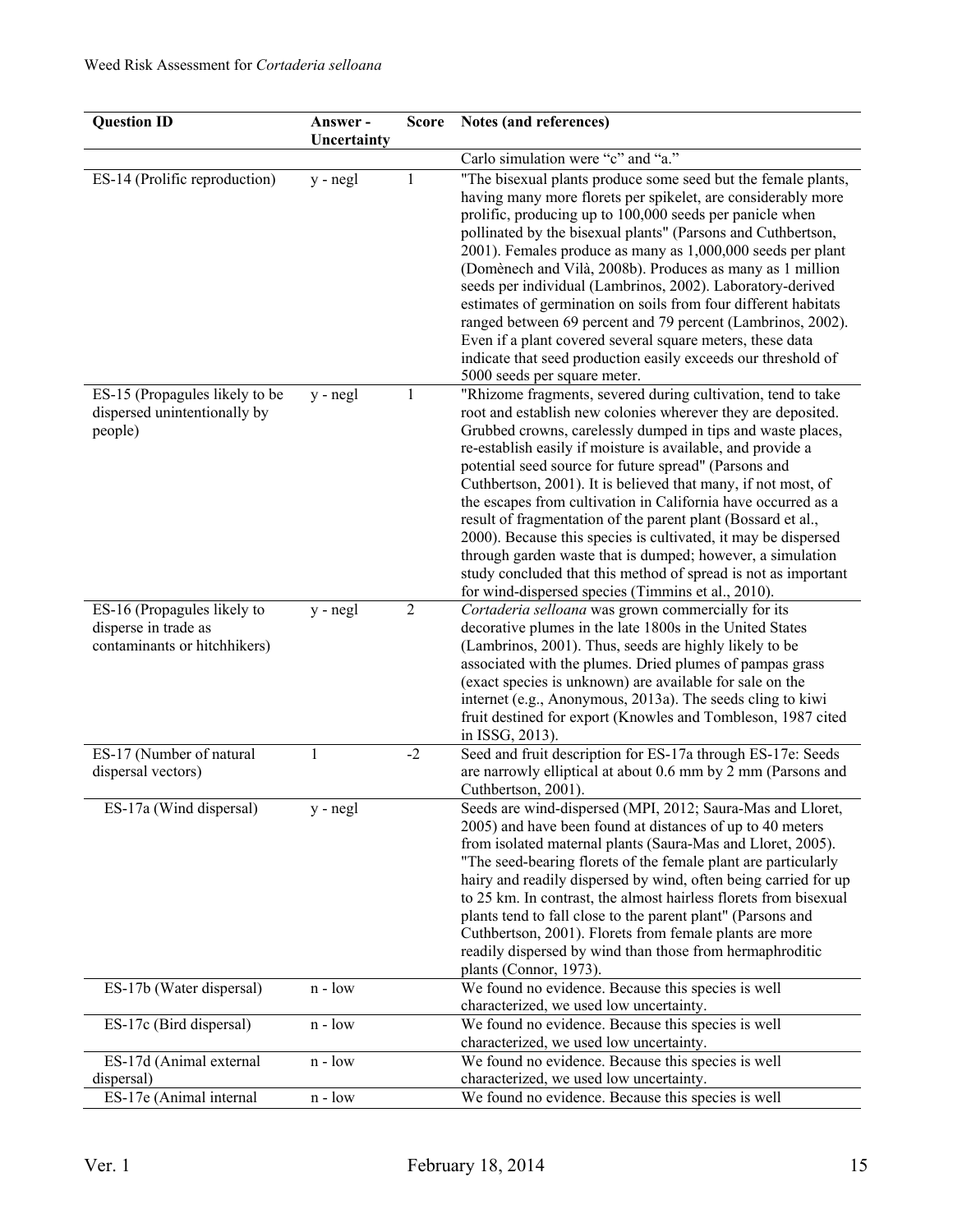| <b>Question ID</b>                                                                      | Answer-<br>Uncertainty | <b>Score</b>     | Notes (and references)                                                                                                                                                                                                                                                                                                                                                                                                                                                                                                                                                                                                |
|-----------------------------------------------------------------------------------------|------------------------|------------------|-----------------------------------------------------------------------------------------------------------------------------------------------------------------------------------------------------------------------------------------------------------------------------------------------------------------------------------------------------------------------------------------------------------------------------------------------------------------------------------------------------------------------------------------------------------------------------------------------------------------------|
| dispersal)                                                                              |                        |                  | characterized, we used low uncertainty.                                                                                                                                                                                                                                                                                                                                                                                                                                                                                                                                                                               |
|                                                                                         |                        |                  |                                                                                                                                                                                                                                                                                                                                                                                                                                                                                                                                                                                                                       |
| ES-18 (Evidence that a<br>persistent $(>1$ yr) propagule<br>bank (seed bank) is formed) | $n - high$             | $-1$             | We found no evidence that seeds persist for more than a year.<br>One report stated that seeds lack dormancy (cited in<br>Lambrinos, 2002). A seed burial experiment with the congener<br>C. jubata showed that all seeds lost their viability within four<br>months. Given this evidence, we expect that C. selloana is<br>unlikely to form a persistent seed bank.                                                                                                                                                                                                                                                   |
| ES-19 (Tolerates/benefits from<br>mutilation, cultivation or fire)                      | $y - low$              | $\mathbf{1}$     | In its native range, C. selloana is resilient to fire, recovering<br>nearly all of its biomass within two years of a fire (Sirolli and<br>Kalesnik, 2011). Rhizome fragments and the plant crown itself<br>quickly reestablish if enough moisture is available (Parsons<br>and Cuthbertson, 2001).                                                                                                                                                                                                                                                                                                                    |
| ES-20 (Is resistant to some<br>herbicides or has the potential<br>to become resistant)  | $n - negl$             | $\boldsymbol{0}$ | Cortaderia selloana exhibits some tolerance (vs. resistance) to<br>certain herbicides used in nursery operations to treat container<br>and field weeds associated with it (Neal and Senesac, 1991).<br>Herbicide trials targeting C. selloana did not identify any<br>resistance or tolerance (Rolando et al., 2011). "Various<br>herbicides can be used to treat pampas infestations<br>successfully" (Gosling et al., 2000). This species is not listed<br>by Heap (2013) as being herbicide resistant.                                                                                                             |
| ES-21 (Number of cold<br>hardiness zones suitable for its<br>survival)                  | 6                      | $\boldsymbol{0}$ |                                                                                                                                                                                                                                                                                                                                                                                                                                                                                                                                                                                                                       |
| ES-22 (Number of climate<br>types suitable for its survival)                            | 6                      | $\overline{2}$   |                                                                                                                                                                                                                                                                                                                                                                                                                                                                                                                                                                                                                       |
| ES-23 (Number of precipitation                                                          | 10                     | $\mathbf{1}$     |                                                                                                                                                                                                                                                                                                                                                                                                                                                                                                                                                                                                                       |
| bands suitable for its survival)                                                        |                        |                  |                                                                                                                                                                                                                                                                                                                                                                                                                                                                                                                                                                                                                       |
| <b>IMPACT POTENTIAL</b>                                                                 |                        |                  |                                                                                                                                                                                                                                                                                                                                                                                                                                                                                                                                                                                                                       |
| <b>General Impacts</b>                                                                  |                        |                  |                                                                                                                                                                                                                                                                                                                                                                                                                                                                                                                                                                                                                       |
| Imp-G1 (Allelopathic)                                                                   | n - mod                | $\boldsymbol{0}$ | One laboratory study reported that aqueous extracts weakly<br>inhibited germination and radicle growth of Lactuca sativa<br>(Chou and Young, 1975). Because C. selloana is well studied<br>and we found no other evidence of allelopathy, we answered<br>no with moderate uncertainty. We generally do not consider<br>laboratory evidence of allelopathy to be very strong or<br>conclusive because laboratory evidence of allelopathy often<br>does not reflect real-world conditions.                                                                                                                              |
| Imp-G2 (Parasitic)                                                                      | $n - negl$             | $\boldsymbol{0}$ | We found no affirmative evidence that this species is parasitic.<br>Because it is not a member of one of the plant families known<br>to contain parasitic species (Heide-Jorgensen, 2008; Nickrent,<br>2009), we used negligible uncertainty.                                                                                                                                                                                                                                                                                                                                                                         |
| <b>Impacts to Natural Systems</b>                                                       |                        |                  |                                                                                                                                                                                                                                                                                                                                                                                                                                                                                                                                                                                                                       |
| Imp-N1 (Change ecosystem<br>processes and parameters that<br>affect other species)      | $y - negl$             | 0.4              | In Spanish pastures, C. selloana significantly reduces soil<br>nitrogen and increases the C/N ratio underneath itself, relative<br>to plots at least four meters away from plants (Domènech et<br>al., 2006). Cover of nitrogen-fixing species between invaded<br>and non-invaded sites was significantly different (Domènech<br>et al., 2006). "It also produces large amounts of highly<br>flammable material, seriously increasing the fire risk"<br>(Parsons and Cuthbertson, 2001). It presents a fire hazard due<br>to the buildup of dried leaves, flowering stalks, and leaf bases<br>(Bossard et al., 2000). |
| Imp-N2 (Change community                                                                | y - negl               | 0.2              | In invaded sites, it changes the relative frequencies of plant                                                                                                                                                                                                                                                                                                                                                                                                                                                                                                                                                        |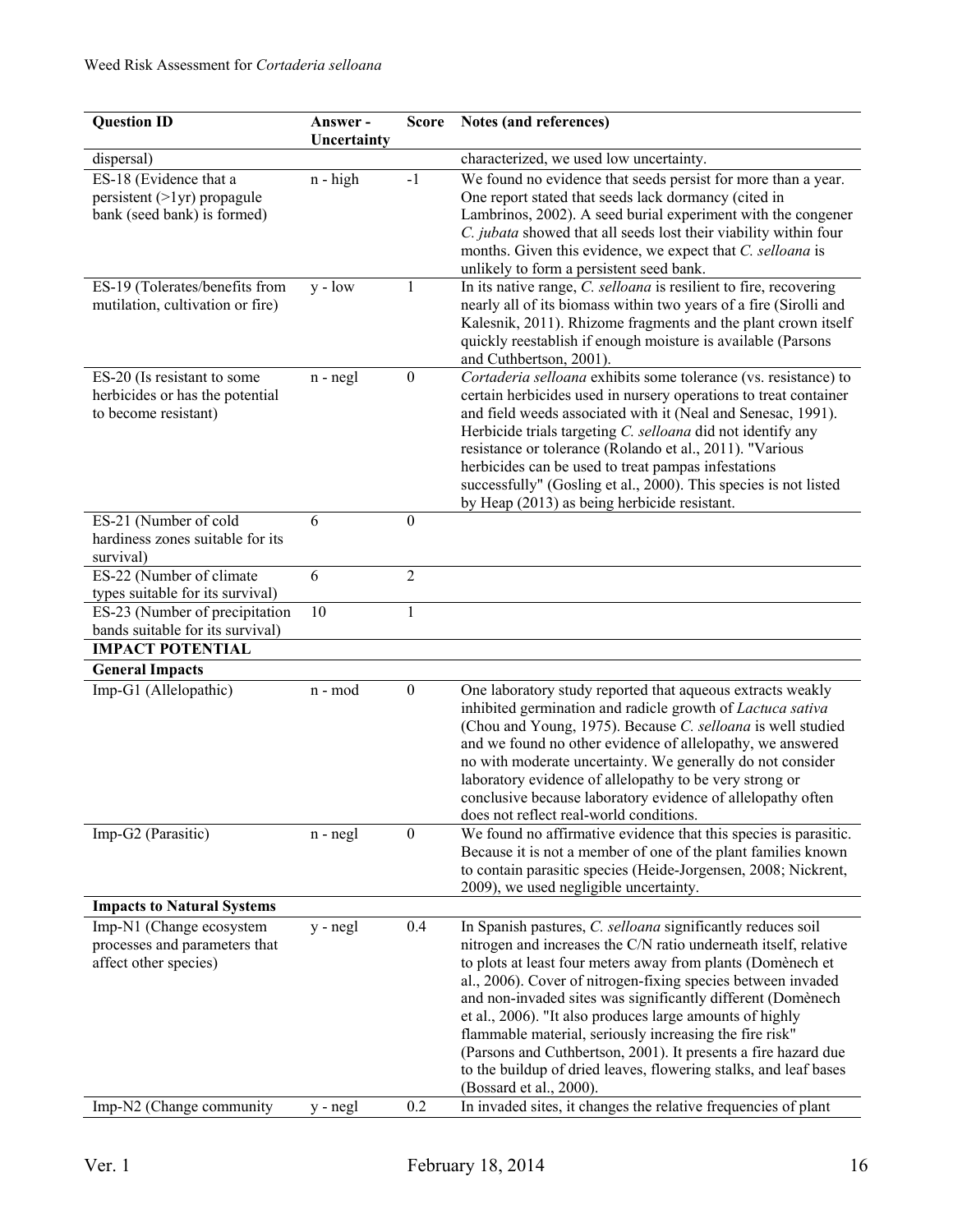| <b>Question ID</b>                                                              | Answer -<br>Uncertainty |     | Score Notes (and references)                                                                                                                                                                                                                                                                                                                                                                                                                                                                                                                                                                                                                                                                                                                                                                                                                                                                                                                                                                                      |
|---------------------------------------------------------------------------------|-------------------------|-----|-------------------------------------------------------------------------------------------------------------------------------------------------------------------------------------------------------------------------------------------------------------------------------------------------------------------------------------------------------------------------------------------------------------------------------------------------------------------------------------------------------------------------------------------------------------------------------------------------------------------------------------------------------------------------------------------------------------------------------------------------------------------------------------------------------------------------------------------------------------------------------------------------------------------------------------------------------------------------------------------------------------------|
| structure)                                                                      |                         |     | growth forms, reduces total plant cover, and increases the total<br>height of plant communities (Domènech et al., 2006). Forms<br>extensive monospecific stands in coastal sage scrub drainages<br>and riparian areas in California (Vourlitis and Kroon, 2013).                                                                                                                                                                                                                                                                                                                                                                                                                                                                                                                                                                                                                                                                                                                                                  |
| Imp-N3 (Change community<br>composition)                                        | $y - negl$              | 0.2 | In invaded sites, species richness and diversity are<br>significantly lower than in uninvaded sites (Domènech et al.,<br>2006). Excludes plants through shading and root competition:<br>the root system of a single plant is estimated to occupy 103<br>cubic meters of soil (Parsons and Cuthbertson, 2001). It<br>"replaces natural plant communities" (Parsons and<br>Cuthbertson, 2001). Competes with native plants (Bossard et<br>al., 2000). "Displaces native plant communities in coastal<br>habitats" in California (Motooka et al., 2003). "It becomes<br>dense and can suppress the growth of other species. Replaces<br>ground cover, shrubs, and ferns" (MPI, 2012). Competes with<br>and replaces native plants in South Africa (Wells et al., 1986).<br>In some communities, it may be replaced slowly by native<br>species (Gosling et al., 2000).                                                                                                                                              |
| Imp-N4 (Is it likely to affect<br>federal Threatened and<br>Endangered species) | $y - low$               | 0.1 | This "species has become a major conservation concern [in<br>Spain] because its invasion of old fields prevents their<br>restoration back to wetlands where some rare or endemic<br>species occur" (Pausas et al., 2006). Furthermore, given the<br>impacts to community composition and structure described<br>under Imp-N3 and Imp-N2, C. selloana seems likely to pose a<br>threat to Threatened and Endangered species.                                                                                                                                                                                                                                                                                                                                                                                                                                                                                                                                                                                       |
| Imp-N5 (Is it likely to affect<br>any globally outstanding<br>ecoregions)       | $y - negl$              | 0.1 | This species has already invaded globally outstanding<br>ecoregions in the United States, particularly in California<br>(Bossard et al., 2000; Ricketts et al., 1999). In California, it is<br>negatively affecting coastal communities, which are generally<br>regarded as sensitive (Bossard et al., 2000; Vourlitis and<br>Kroon, 2013).                                                                                                                                                                                                                                                                                                                                                                                                                                                                                                                                                                                                                                                                       |
| Imp-N6 (Weed status in natural<br>systems)                                      | c - negl                | 0.6 | Cortaderia selloana is a natural areas weed in South Africa<br>(Wells et al., 1986). It naturalizes along stream banks, edges<br>of mangroves, forest trails, and seasonably wet habitats<br>(Henderson, 2001; Parsons and Cuthbertson, 2001). This<br>taxon is an increasing problem in wet schlerophyll forest in<br>Australia and a serious weed in forested areas of the Auckland<br>Conservancy in New Zealand (Parsons and Cuthbertson,<br>2001). Plants are targeted for eradication when they appear on<br>New Zealand Islands (Beauchamp and Ward, 2011; Timmins<br>and Braithwaite, 2002). It is prioritized for sustained control<br>on Rangitoto Island, New Zealand (Wotherspoon and<br>Wotherspoon, 2002), and. managed in natural areas in Spain<br>(Andreu et al., 2009) and New Zealand (Popay et al., 2003).<br>Gosling et al. (2000) reviewed control strategies for this<br>species and <i>C. jubata</i> in natural areas. Alternate answers for<br>the Monte Carlo simulation were both "b." |
| Impact to Anthropogenic Systems (cities, suburbs,<br>roadways)                  |                         |     |                                                                                                                                                                                                                                                                                                                                                                                                                                                                                                                                                                                                                                                                                                                                                                                                                                                                                                                                                                                                                   |
| Imp-A1 (Impacts human<br>property, processes,<br>civilization, or safety)       | $y - high$              | 0.1 | Several negative comments about C. selloana have been<br>posted on Dave's Garden forum, including the following: "It<br>was at least 12' tall last summer and taking over the yard like a<br>cancer. It left a carpet of white fuzz in my front and back                                                                                                                                                                                                                                                                                                                                                                                                                                                                                                                                                                                                                                                                                                                                                          |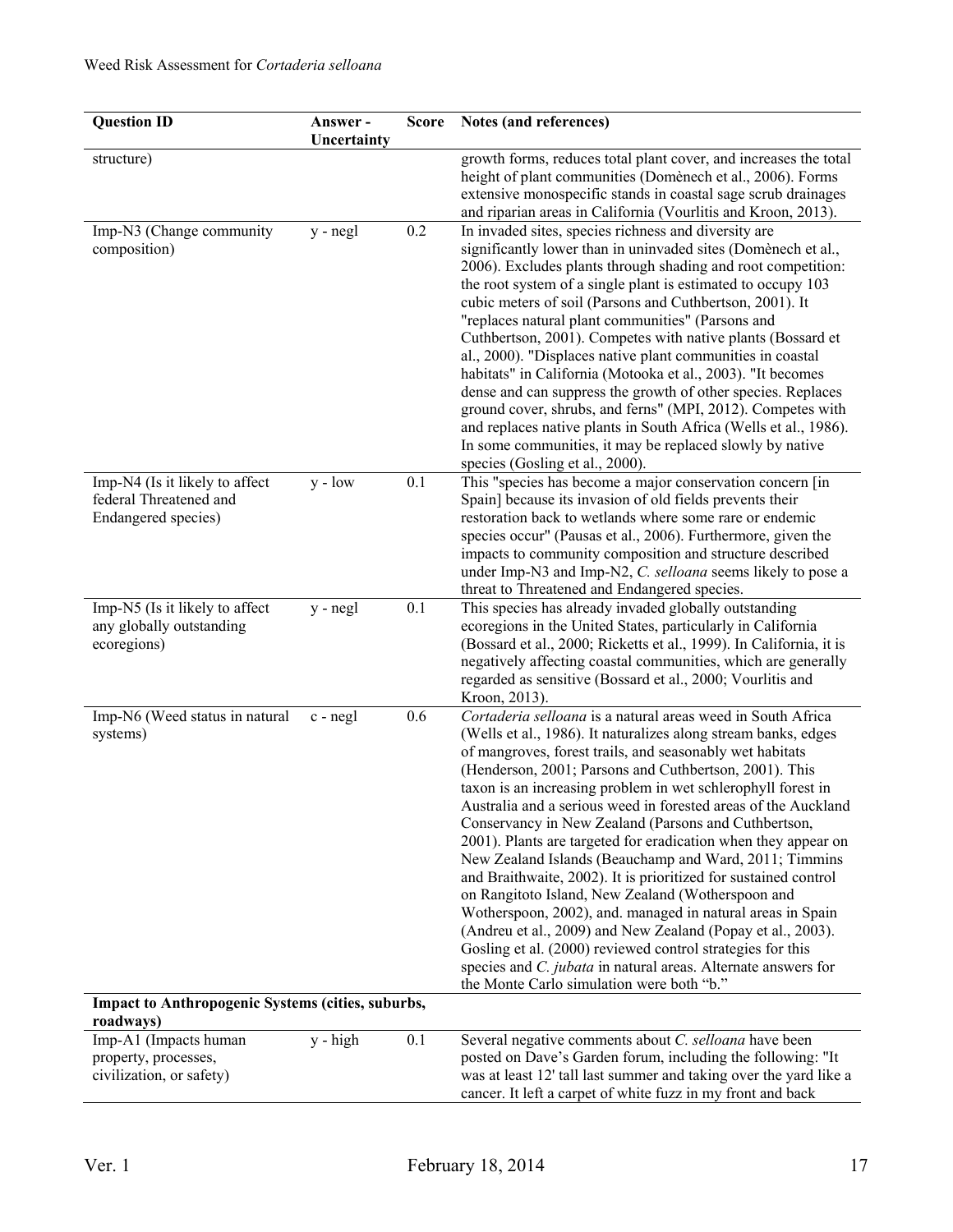| <b>Question ID</b>                                                                         | Answer-<br>Uncertainty | <b>Score</b>     | Notes (and references)                                                                                                                                                                                                                                                                                                                                                                                                                                                                                                                                                                                                                                                                                                                                                                                                                                                                                                                                                                                                                                                                                                                                                        |
|--------------------------------------------------------------------------------------------|------------------------|------------------|-------------------------------------------------------------------------------------------------------------------------------------------------------------------------------------------------------------------------------------------------------------------------------------------------------------------------------------------------------------------------------------------------------------------------------------------------------------------------------------------------------------------------------------------------------------------------------------------------------------------------------------------------------------------------------------------------------------------------------------------------------------------------------------------------------------------------------------------------------------------------------------------------------------------------------------------------------------------------------------------------------------------------------------------------------------------------------------------------------------------------------------------------------------------------------|
|                                                                                            |                        |                  | yards and clogged my pool filter. I was forced to remove it<br>because it was growing into and breaking a sprinkler head"<br>(Dave's Garden, 2013). "If it is planted in front of or beside an<br>AC unit, beware-once the plant is big enough its leaves may<br>be sucked in by the fan's turbines causing serious damage or,<br>as was the case with two of my neighbors, complete<br>destruction beyond repair" (Dave's Garden, 2013). We<br>answered yes, but used high uncertainty because we didn't find<br>more support for this impact.                                                                                                                                                                                                                                                                                                                                                                                                                                                                                                                                                                                                                               |
| Imp-A2 (Changes or limits<br>recreational use of an area)                                  | $y - low$              | 0.1              | "Invasion of forest roads, walking tracks, landscapes and<br>foreshores reducing recreational and aesthetic values"<br>(Parsons and Cuthbertson, 2001). Reduces aesthetic and<br>recreational value of conservation areas (Bossard et al., 2000).                                                                                                                                                                                                                                                                                                                                                                                                                                                                                                                                                                                                                                                                                                                                                                                                                                                                                                                             |
| Imp-A3 (Outcompetes,<br>replaces, or otherwise affects<br>desirable plants and vegetation) | n - mod                | $\boldsymbol{0}$ | On the Dave's Garden forum, 7 of 21 commenters rated this<br>species negatively, but only one of these indicated it<br>negatively affected desirable plants. This person said they had<br>to have this plant removed because it was encroaching on their<br>asparagus bed (Dave's Garden, 2013). We answered no with<br>moderate uncertainty because we didn't find multiple accounts<br>of this type of impact.                                                                                                                                                                                                                                                                                                                                                                                                                                                                                                                                                                                                                                                                                                                                                              |
| Imp-A4 (Weed status in<br>anthropogenic systems)                                           | b - high               | 0.1              | Cortaderia selloana naturalizes in disturbed areas such as<br>pipeline cuts, roads, and waste places in Australia (Parsons<br>and Cuthbertson, 2001). An "increasing problem in urban<br>bushland in Australia" (Parsons and Cuthbertson, 2001).<br>Several negative posts on the Dave's Garden forum indicate<br>that many people consider this species a weed (Dave's Garden,<br>2013). Two commenters note that windblown fluff produced<br>by the plants (the seeds) clog their pool filters and stick to<br>some of their garden plants. Others note that the serrated<br>leaves are very sharp and will easily cut human skin, while<br>others complained about the allergies the plants induce<br>(Dave's Garden, 2013). Two of the commenters note that they<br>had the plants removed from their yards (Dave's Garden,<br>2013). Although we found enough evidence to rate this plant a<br>weed of anthropogenic areas, we did not answer "c" because<br>the amount of evidence documenting control in anthropogenic<br>areas was not strong enough. However, we used high<br>uncertainty and chose "c" for our alternate answers for the<br>Monte Carlo simulation. |
|                                                                                            |                        |                  | Impact to Production Systems (agriculture, nurseries, forest plantations, orchards, etc.)                                                                                                                                                                                                                                                                                                                                                                                                                                                                                                                                                                                                                                                                                                                                                                                                                                                                                                                                                                                                                                                                                     |
| Imp-P1 (Reduces crop/product<br>yield)                                                     | $y - low$              | 0.4              | Large populations of C. selloana reduce forest growth<br>(Parsons and Cuthbertson, 2001). In one field experiment, C.<br>selloana reduced stem volume in a newly established Pinus<br><i>radiata</i> plantation by up 76 percent and resulted in 9 percent<br>tree mortality (Richardson et al., 1996).                                                                                                                                                                                                                                                                                                                                                                                                                                                                                                                                                                                                                                                                                                                                                                                                                                                                       |
| Imp-P2 (Lowers commodity<br>value)                                                         | y - negl               | 0.2              | Heavy infestations block access to forest plantations (Bossard<br>et al., 2000). "In grazing studies with sheep and goats C.<br>selloana was rarely eaten, and it was the least preferred forage<br>among several alternative species" (cited in Lambrinos, 2006);<br>thereby lowering the grazing value of the land. Results from<br>one study indicated that pampas grass utilizes fertilizer<br>intended to improve tree productivity in Pinus radiata forests<br>(Gadgil et al., 1992). Control of Cortaderia spp. weeds in                                                                                                                                                                                                                                                                                                                                                                                                                                                                                                                                                                                                                                               |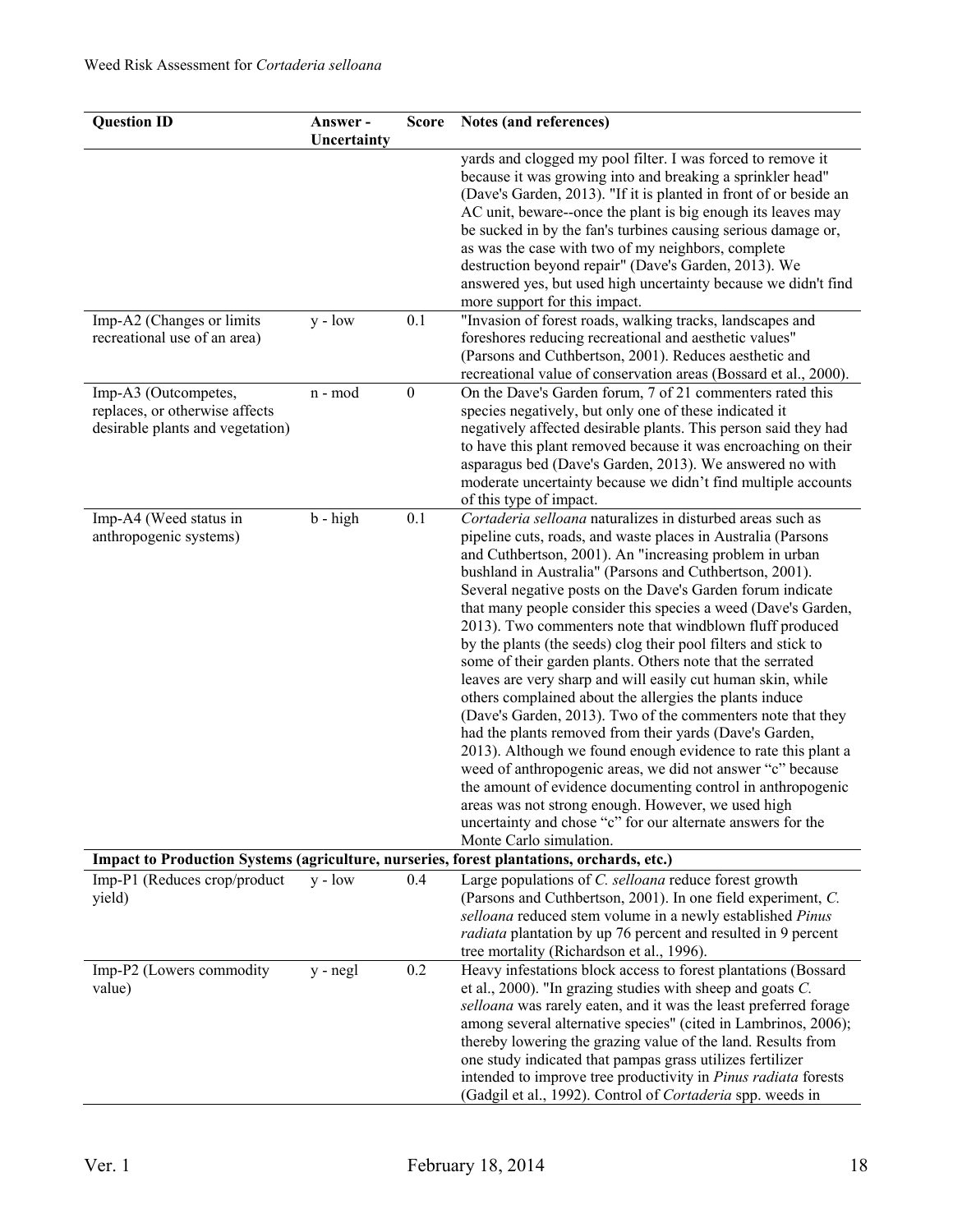| <b>Question ID</b>                          | Answer-<br>Uncertainty | Score            | Notes (and references)                                                                                                                                                                                                                                                                                                                                                                                                                                                                                                                                                                                                                                                                                                                                                                                                                 |
|---------------------------------------------|------------------------|------------------|----------------------------------------------------------------------------------------------------------------------------------------------------------------------------------------------------------------------------------------------------------------------------------------------------------------------------------------------------------------------------------------------------------------------------------------------------------------------------------------------------------------------------------------------------------------------------------------------------------------------------------------------------------------------------------------------------------------------------------------------------------------------------------------------------------------------------------------|
|                                             |                        |                  | New Zealand forest plantations with herbicides is costly and                                                                                                                                                                                                                                                                                                                                                                                                                                                                                                                                                                                                                                                                                                                                                                           |
|                                             |                        |                  | only provides a temporary solution (Knowles, 1991).                                                                                                                                                                                                                                                                                                                                                                                                                                                                                                                                                                                                                                                                                                                                                                                    |
| Imp-P3 (Is it likely to impact<br>trade)    | $y - negl$             | 0.2              | This species is a regulated quarantine pest in Australia and<br>prohibited entry (Parsons and Cuthbertson, 2001). This<br>species is listed in New Zealand's National Pest Plant Accord<br>and accordingly is banned from sale, propagation, and<br>distribution in the country (MPI, 2012). Regulated weed in<br>South Africa, where it must be controlled or eradicated where<br>possible (Henderson, 2001). Because plumes are<br>commercially used and sold in dried floral arrangements (e.g.,<br>Anonymous, 2013a), it may impact trade. "Also the great<br>quantity of fluffy seed has caused problems for kiwifruit<br>growers since it clings to the fruit and causes it to be rejected<br>for export" (Knowles and Tombleson, 1987 cited in ISSG,<br>2013).                                                                  |
| Imp-P4 (Reduces the quality or              | n - mod                | $\boldsymbol{0}$ | We found no evidence.                                                                                                                                                                                                                                                                                                                                                                                                                                                                                                                                                                                                                                                                                                                                                                                                                  |
| availability of irrigation, or              |                        |                  |                                                                                                                                                                                                                                                                                                                                                                                                                                                                                                                                                                                                                                                                                                                                                                                                                                        |
| strongly competes with plants<br>for water) |                        |                  |                                                                                                                                                                                                                                                                                                                                                                                                                                                                                                                                                                                                                                                                                                                                                                                                                                        |
| Imp-P5 (Toxic to animals,                   | $n - low$              | $\boldsymbol{0}$ | Although this species may not be preferred by grazers (cited in                                                                                                                                                                                                                                                                                                                                                                                                                                                                                                                                                                                                                                                                                                                                                                        |
| including livestock/range                   |                        |                  | Lambrinos, 2006), we found no evidence it is toxic to animals                                                                                                                                                                                                                                                                                                                                                                                                                                                                                                                                                                                                                                                                                                                                                                          |
| animals and poultry)                        |                        |                  | (e.g., Burrows and Tyrl, 2001).                                                                                                                                                                                                                                                                                                                                                                                                                                                                                                                                                                                                                                                                                                                                                                                                        |
| Imp-P6 (Weed status in                      | c - negl               | 0.6              | It is invading pastures in coastal areas of Catalonia, Spain                                                                                                                                                                                                                                                                                                                                                                                                                                                                                                                                                                                                                                                                                                                                                                           |
| production systems)                         |                        |                  | (Domènech et al., 2006). "[I]t has become a very serious and<br>increasing problem in many of the commercial pine                                                                                                                                                                                                                                                                                                                                                                                                                                                                                                                                                                                                                                                                                                                      |
|                                             |                        |                  | plantations of the North Island of New Zealand" and in                                                                                                                                                                                                                                                                                                                                                                                                                                                                                                                                                                                                                                                                                                                                                                                 |
| <b>GEOGRAPHIC</b>                           |                        |                  | Australia (Parsons and Cuthbertson, 2001). New Zealand<br>plantation forest researchers have conducted herbicide trials to<br>identify herbicides that are effective against C. selloana and<br>still satisfy international requirements for sustainably managed<br>forests (Rolando et al., 2011). Herbicides are applied to<br>plantations before, during, and immediately after planting of<br>pine trees (Rolando et al., 2011). Cattle and herbicides are<br>used to control C. jubata and C. selloana in New Zealand<br>forest plantations (Knowles, 1991; West and Dean, 1990). If<br>cattle are used, managers must supplement the cattle with<br>more nutritional forage (Knowles, 1991). Alternate answers<br>for the Monte Carlo simulation were both "b."<br>Unless otherwise indicated, the following evidence represents |
| <b>POTENTIAL</b>                            |                        |                  | geographically referenced points obtained from the Global                                                                                                                                                                                                                                                                                                                                                                                                                                                                                                                                                                                                                                                                                                                                                                              |
| <b>Plant cold hardiness zones</b>           |                        |                  | Biodiversity Information Facility (GBIF, 2013).                                                                                                                                                                                                                                                                                                                                                                                                                                                                                                                                                                                                                                                                                                                                                                                        |
| Geo-Z1 (Zone 1)                             | n - negl               | N/A              | We found no evidence that it occurs in this zone.                                                                                                                                                                                                                                                                                                                                                                                                                                                                                                                                                                                                                                                                                                                                                                                      |
| Geo-Z2 $(Zone 2)$                           | n - negl               | N/A              | We found no evidence that it occurs in this zone.                                                                                                                                                                                                                                                                                                                                                                                                                                                                                                                                                                                                                                                                                                                                                                                      |
| Geo-Z $3$ (Zone 3)                          | $n - negl$             | N/A              | We found no evidence that it occurs in this zone.                                                                                                                                                                                                                                                                                                                                                                                                                                                                                                                                                                                                                                                                                                                                                                                      |
| Geo-Z4 (Zone 4)                             | $n - negl$             | N/A              | We found no evidence that it occurs in this zone.                                                                                                                                                                                                                                                                                                                                                                                                                                                                                                                                                                                                                                                                                                                                                                                      |
| Geo-Z5 (Zone 5)                             | $n - low$              | N/A              | One point in a mountainous region of Argentina, but this is<br>likely an artifact of data interpolation or misidentification as<br>no other evidence that indicates this species can occur in this<br>zone.                                                                                                                                                                                                                                                                                                                                                                                                                                                                                                                                                                                                                            |
| Geo-Z $6$ (Zone $6$ )                       | $y - high$             | N/A              | One point in a mountainous region of Argentina, but this may<br>be an artifact of data interpolation or a misidentification as no                                                                                                                                                                                                                                                                                                                                                                                                                                                                                                                                                                                                                                                                                                      |
|                                             |                        |                  | other evidence indicates this species can occur in this zone.                                                                                                                                                                                                                                                                                                                                                                                                                                                                                                                                                                                                                                                                                                                                                                          |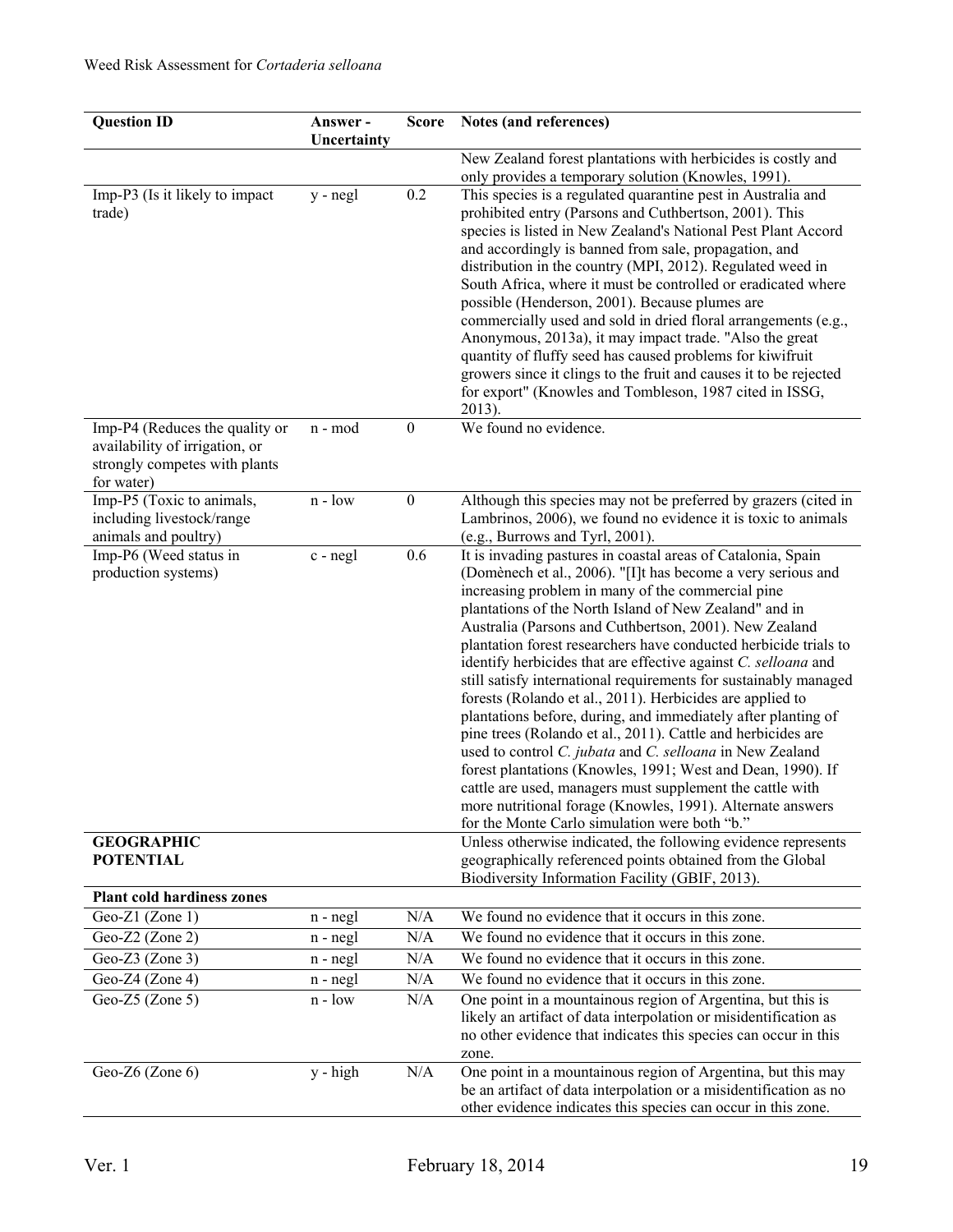| <b>Question ID</b>            | Answer -<br>Uncertainty |           | Score Notes (and references)                                                                                                                                                                                                                                                                                                                                                                                                                                                                                                                                                                                                                  |
|-------------------------------|-------------------------|-----------|-----------------------------------------------------------------------------------------------------------------------------------------------------------------------------------------------------------------------------------------------------------------------------------------------------------------------------------------------------------------------------------------------------------------------------------------------------------------------------------------------------------------------------------------------------------------------------------------------------------------------------------------------|
|                               |                         |           | One commenter on the Dave's Garden forum said they grew<br>this plant in Zone 6a in Connecticut (Dave's Garden, 2013).<br>Two other horticultural sources indicated some cultivars of<br>this species is hardy to Zone 6 (Page and Olds, 2001; Wade,<br>2012). We answered yes with high uncertainty, but believe                                                                                                                                                                                                                                                                                                                             |
|                               |                         |           | that plants in this zone may only be able to survive under<br>human cultivation.                                                                                                                                                                                                                                                                                                                                                                                                                                                                                                                                                              |
| Geo-Z7 (Zone 7)               | $y - high$              | N/A       | A few points in a mountainous region of Argentina. Two<br>points near the edge of this zone in New Zealand. This plant is<br>reported to be hardy to Zone 7 (Dave's Garden, 2013).                                                                                                                                                                                                                                                                                                                                                                                                                                                            |
| Geo-Z8 (Zone 8)               | $y - negl$              | N/A       | The United Kingdom, France, New Zealand, and the United<br>States (Washington).                                                                                                                                                                                                                                                                                                                                                                                                                                                                                                                                                               |
| Geo-Z9 (Zone 9)               | $y - negl$              | $\rm N/A$ | Argentina, Australia, New Zealand, the United Kingdom, and<br>United States (California).                                                                                                                                                                                                                                                                                                                                                                                                                                                                                                                                                     |
| Geo-Z10 (Zone $10$ )          | $y - negl$              | N/A       | Argentina, Australia, New Zealand, the United Kingdom, and<br>the United States (California). It tolerates winter frost<br>(Domènech et al., 2006).                                                                                                                                                                                                                                                                                                                                                                                                                                                                                           |
| Geo-Z11 (Zone 11)             | y - negl                | N/A       | Australia, Guatemala, and the United States (California).                                                                                                                                                                                                                                                                                                                                                                                                                                                                                                                                                                                     |
| Geo-Z12 (Zone 12)             | $y - high$              | N/A       | A couple of points in Central America. In the United States,<br>there is one non-georeferenced occurrence for a residential<br>area in Kula (Oahu, Hawaii; GBIF, 2013). This species is<br>cultivated on Oahu and Maui in Hawaii (Anonymous, 2013b).<br>Because these last two occurrences are not point occurrences,<br>and because of the granularity of our climatic data for these<br>islands where climate is heavily influenced by elevation and<br>rain shadows, it is very difficult to determine which hardiness<br>zones correspond to these occurrences. Consequently, we<br>answered yes but with high uncertainty for this zone. |
| Geo-Z13 (Zone 13)             | $y - high$              | N/A       | There were also three occurrences reported for San Jose, Costa<br>Rica (GBIF, 2013). In the United States, grown at the Waimea<br>Arboretum & Botanical Garden on Oahu, Hawaii (GBIF,<br>2013). We used high uncertainty because not only is this<br>evidence weak, but because elevation and cultivation by<br>people may be affecting its ability to survive in this zone.                                                                                                                                                                                                                                                                  |
| Köppen-Geiger climate classes |                         |           |                                                                                                                                                                                                                                                                                                                                                                                                                                                                                                                                                                                                                                               |
| Geo-C1 (Tropical rainforest)  | $\overline{y}$ - high   | N/A       | One point in Mexico. In the United States, this species is<br>cultivated on Oahu and Maui in Hawaii (GBIF, 2013), which<br>include this climate class. Using high uncertainty because of<br>the limited amount of evidence and because these may<br>represent misidentifications.                                                                                                                                                                                                                                                                                                                                                             |
| Geo-C2 (Tropical savanna)     | $y - high$              | N/A       | A couple of points near edge with steppe in Bolivia. One point<br>in Honduras and Costa Rica each. Using high uncertainty<br>because of the limited amount of evidence and because these<br>may represent misidentifications.                                                                                                                                                                                                                                                                                                                                                                                                                 |
| Geo-C3 (Steppe)               | $y - negl$              | N/A       | Argentina, Bolivia, Spain, and a couple of points in the United<br>States.                                                                                                                                                                                                                                                                                                                                                                                                                                                                                                                                                                    |
| Geo-C4 (Desert)               | $y - high$              | N/A       | Three points on edge in Spain. Four points in Argentina. Two<br>points near edge with steppe in the United States.                                                                                                                                                                                                                                                                                                                                                                                                                                                                                                                            |
| Geo-C5 (Mediterranean)        | y - negl                | $\rm N/A$ | Australia, Chile, Spain, and the United States (California).                                                                                                                                                                                                                                                                                                                                                                                                                                                                                                                                                                                  |
| Geo-C6 (Humid subtropical)    | y - negl                | N/A       | Argentina, Australia, Brazil, United States (Georgia, South<br>Carolina).                                                                                                                                                                                                                                                                                                                                                                                                                                                                                                                                                                     |
| Geo-C7 (Marine west coast)    | $y - negl$              | N/A       | Argentina, Australia, France, New Zealand, and the United<br>Kingdom.                                                                                                                                                                                                                                                                                                                                                                                                                                                                                                                                                                         |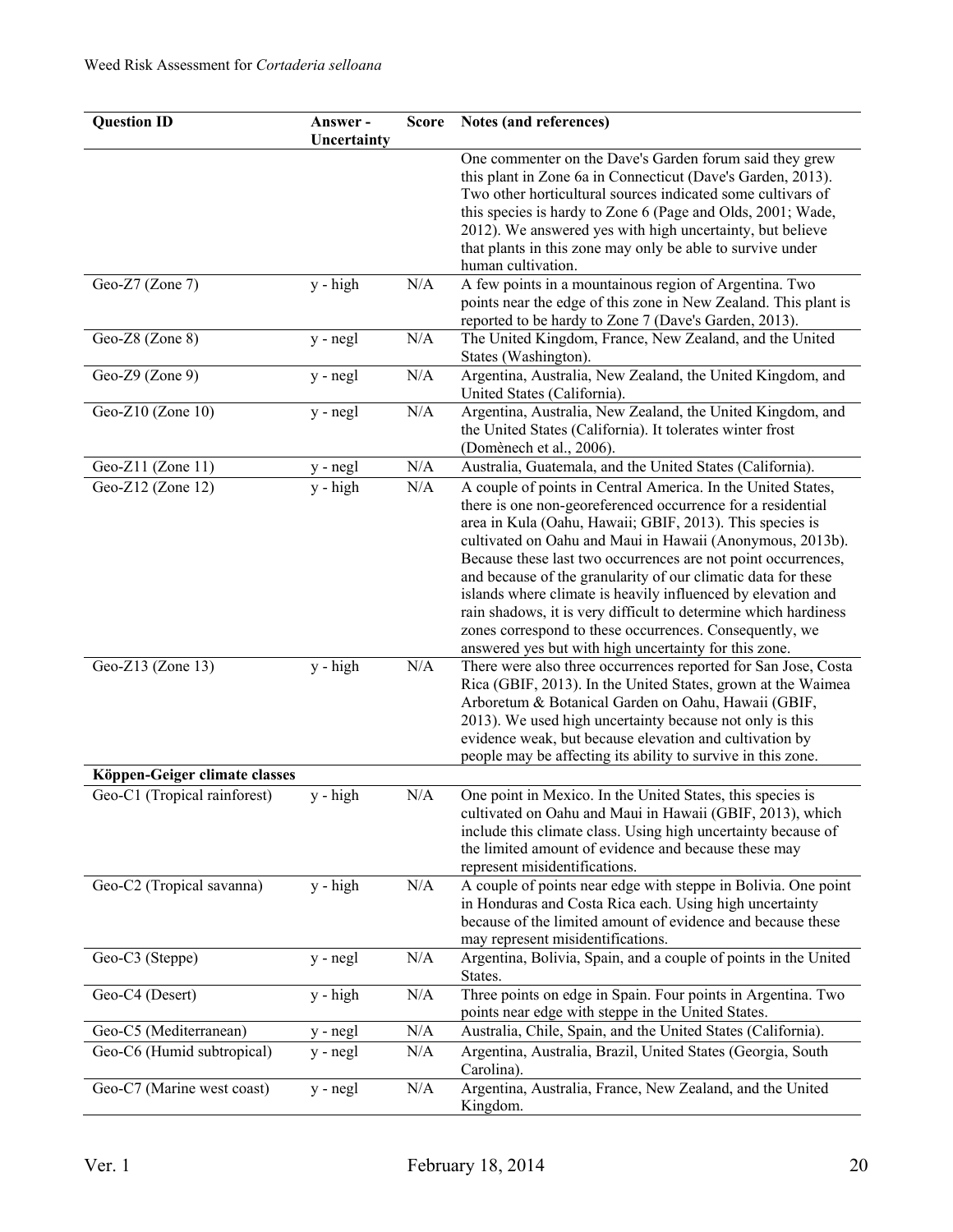| <b>Question ID</b>                          | Answer -<br>Uncertainty | <b>Score</b> | Notes (and references)                                                |
|---------------------------------------------|-------------------------|--------------|-----------------------------------------------------------------------|
| Geo-C8 (Humid cont. warm                    | $y - high$              | $\rm N/A$    | Reported to grow in the United States in Kansas, Ohio,                |
| sum.)                                       |                         |              | Indiana, and Iowa, which occur primarily in this class (Dave's        |
|                                             |                         |              | Garden, 2013). We used high uncertainty because these plants          |
|                                             |                         |              | may only be able to survive under cultivated conditions.              |
| Geo-C9 (Humid cont. cool                    | $n - negl$              | N/A          | We found no evidence that it occurs in this climate class.            |
| sum.)                                       |                         |              |                                                                       |
| Geo-C10 (Subarctic)                         | $n - negl$              | N/A          | We found no evidence that it occurs in this climate class.            |
| Geo-C11 (Tundra)                            | $n - negl$              | N/A          | We found no evidence that it occurs in this climate class.            |
| Geo-C12 (Icecap)                            | $n - negl$              | N/A          | We found no evidence that it occurs in this climate class.            |
| 10-inch precipitation bands                 |                         |              |                                                                       |
| Geo-R1 (0-10 inches; 0-25 cm)               | $n - high$              | N/A          | Two points in Argentina. We answered no because we didn't             |
|                                             |                         |              | find strong evidence that it could occur in this band. If it did      |
|                                             |                         |              | occur, it would likely be in protected microhabitats and              |
|                                             |                         |              | possibly associated with human habitation.                            |
| Geo-R2 (10-20 inches; 25-51<br>cm)          | $y - low$               | N/A          | Argentina, Spain, and the United States.                              |
| Geo-R3 (20-30 inches; 51-76                 | $y - negl$              | N/A          | Australia, Spain, and the United Kingdom. Occurs in areas of          |
| $\text{cm}$ )                               |                         |              | Spain receiving an average annual precipitation of 739 mm             |
|                                             |                         |              | (Domènech et al., 2006).                                              |
| Geo-R4 (30-40 inches; 76-102<br>cm)         | $y - negl$              | N/A          | Australia, France, and the United Kingdom.                            |
| Geo-R5 (40-50 inches; 102-127               | y - negl                | N/A          | Australia, New Zealand, and the United Kingdom.                       |
| cm)                                         |                         |              |                                                                       |
| Geo-R6 (50-60 inches; 127-152<br>cm)        | $y - low$               | N/A          | New Zealand, United Kingdom, and the United States (SC,<br>GA).       |
| Geo-R7 (60-70 inches; 152-178               | y - mod                 | N/A          | A few points in Chile, New Zealand, and the United Kingdom.           |
| cm)                                         |                         |              |                                                                       |
| Geo-R8 (70-80 inches; 178-203               | y - mod                 | N/A          | We found no specific evidence that it occurs in this                  |
| $\text{cm}$ )                               |                         |              | precipitation band, but we answered yes because it occurs in          |
|                                             |                         |              | wetter and drier bands.                                               |
| Geo-R9 (80-90 inches; 203-229               | y - mod                 | N/A          | We found no specific evidence that it occurs in this                  |
| $\text{cm}$ )                               |                         |              | precipitation band, but we answered yes because it occurs in          |
|                                             |                         |              | wetter and drier bands.                                               |
| Geo-R10 (90-100 inches; 229-<br>254 cm)     | y - mod                 | N/A          | Two points in New Zealand.                                            |
| Geo-R11 (100+ inches; 254+<br>$\text{cm}$ ) | y - mod                 | N/A          | Two points in Chile.                                                  |
| <b>ENTRY POTENTIAL</b>                      |                         |              |                                                                       |
| Ent-1 (Plant already here)                  | $y - negl$              | 1            | This species is cultivated and naturalized in the United States       |
|                                             |                         |              | (Jepson Flora Project, 2013; Lambrinos, 2001; Okada et al.,<br>2007). |
| Ent-2 (Plant proposed for entry,            |                         | N/A          |                                                                       |
| or entry is imminent)                       |                         |              |                                                                       |
| Ent-3 (Human value $\&$                     |                         | N/A          | Introduced as a fodder grass to New Zealand (Parsons and              |
| cultivation/trade status)                   |                         |              | Cuthbertson, 2001). "Major dispersal however, has always              |
|                                             |                         |              | been by man in the course of trade" (Okada et al., 2007;              |
|                                             |                         |              | Parsons and Cuthbertson, 2001).                                       |
| Ent-4 (Entry as a contaminant)              |                         |              |                                                                       |
| Ent-4a (Plant present in                    |                         | N/A          |                                                                       |
| Canada, Mexico, Central                     |                         |              |                                                                       |
| America, the Caribbean or                   |                         |              |                                                                       |
| China)                                      |                         |              |                                                                       |